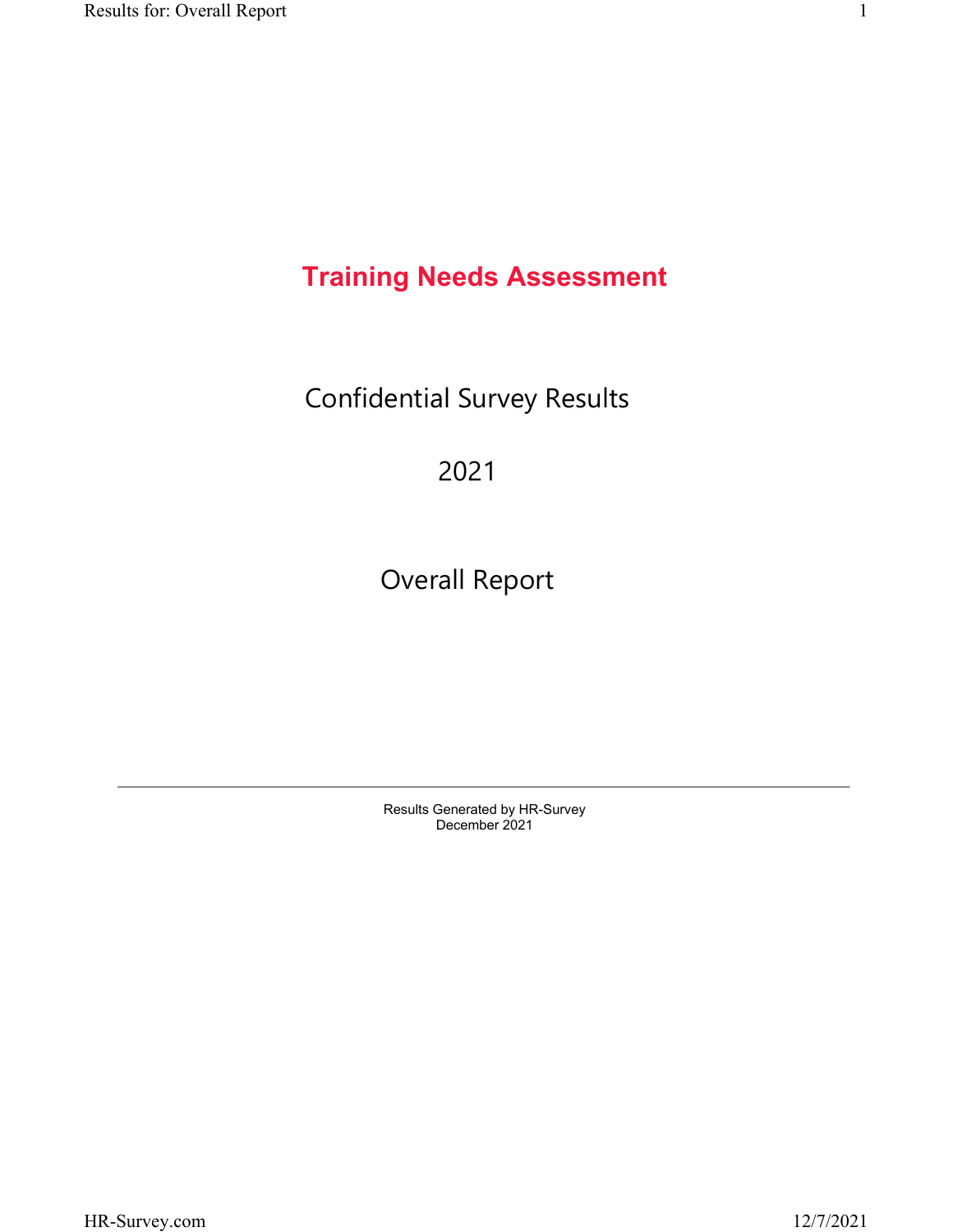This questionnaire presented a list of Job Skills and Organization Skills to both Supervisors and Managers. Individuals were asked to rate their Skill level with each skill on a 10-point scale where 1 was the lowest Skill level and 10 was the highest Skill level. An individual rating their own Skill level is considered a *self-assessment*. In addition to these two self-assessments, the managers were asked to assess their team's Skill level with each supervisor skill. The manager's assessment of their team is a form of **top-down assessment**.

| <b>Job Skills</b>         | (Self) | <b>Manager</b><br>of Team | (Self) | <b>Gap Between</b><br><b>Supervisor Assessment Manager Supervisor Self-Assessment and</b><br><b>Manager Assessment of Team</b> |
|---------------------------|--------|---------------------------|--------|--------------------------------------------------------------------------------------------------------------------------------|
| Time mangement            | 7.79   | 6.00                      | 8.05   | $-1.8 \nabla$                                                                                                                  |
| Change mangement          | 7.90   | 6.45                      | 8.55   | $-1.5 \nabla$                                                                                                                  |
| <b>Client Focus</b>       | 8.15   | 6.70                      | 9.10   | $-1.5 \nabla$                                                                                                                  |
| <b>Empowering Others</b>  | 8.09   | 6.60                      | 8.75   | $-1.5 \nabla$                                                                                                                  |
| Co-Worker Development     | 7.92   | 5.75                      | 8.20   | $-2.2 \nabla$                                                                                                                  |
| Coaching Skills           | 7.89   | 5.85                      | 8.30   | $-2.0 \nabla$                                                                                                                  |
| Dealing with Negativity   | 7.90   | 6.53                      | 8.20   | $-1.4 \nabla$                                                                                                                  |
| Partnering and Networking | 7.85   | 5.80                      | 8.05   | $-2.0\nabla$                                                                                                                   |
| Change Management         | 7.57   | 6.35                      | 8.60   | $-1.2 \nabla$                                                                                                                  |
| Negotiating with Others   | 7.96   | 6.75                      | 8.85   | $-1.2 \nabla$                                                                                                                  |
| Teamwork                  | 7.45   | 6.55                      | 8.55   | $-0.9 \nabla$                                                                                                                  |
| Recognition of Others     | 8.44   | 6.20                      | 8.60   | $-2.2 \nabla$                                                                                                                  |
| Non-verbal Communication  | 8.36   | 6.50                      | 8.50   | $-1.9 \nabla$                                                                                                                  |
| Regulatory/Compliance     | 6.85   | 5.40                      | 7.70   | $-1.4 \nabla$                                                                                                                  |

| <b>Managerial Skills</b>       | (Self) | <b>Manager</b><br>of Team | (Self) | <b>Gap Between</b><br><b>Supervisor Assessment Manager Supervisor Self-Assessment and</b><br><b>Manager Assessment of Team</b> |
|--------------------------------|--------|---------------------------|--------|--------------------------------------------------------------------------------------------------------------------------------|
| <b>Business Acumen</b>         | 7.70   | 6.74                      | 7.95   | $-1.0 \nabla$                                                                                                                  |
| <b>Strategic Focus</b>         | 7.64   | 6.32                      | 7.85   | $-1.3 \nabla$                                                                                                                  |
| Strategic Insight              | 7.77   | 7.00                      | 7.70   | $-0.8 \nabla$                                                                                                                  |
| Entrepreneurship               | 8.33   | 6.75                      | 8.85   | $-1.6 \nabla$                                                                                                                  |
| The Company                    | 8.12   | 6.89                      | 8.30   | $-1.2 \nabla$                                                                                                                  |
| Creativity                     | 7.69   | 7.11                      | 8.11   | $-0.6\nabla$                                                                                                                   |
| Planning                       | 5.30   | 4.65                      | 5.55   | $-0.6\nabla$                                                                                                                   |
| Finding resources              | 5.47   | 5.25                      | 6.45   | $-0.2 \nabla$                                                                                                                  |
| Vision                         | 6.14   | 4.15                      | 6.15   | $-2.0\nabla$                                                                                                                   |
| <b>Global Perspective</b>      | 6.45   | 4.35                      | 6.40   | $-2.1 \nabla$                                                                                                                  |
| <b>Managing Budgets</b>        | 6.48   | 5.79                      | 8.45   | $-0.7 \nabla$                                                                                                                  |
| <b>Structuring Departments</b> | 6.34   | 5.47                      | 8.05   | $-0.9 \nabla$                                                                                                                  |
| Delegating Authority           | 5.20   | 3.56                      | 4.63   | $-1.6 \nabla$                                                                                                                  |
| Establishing a Vision          | 8.77   | 7.80                      | 9.45   | $-1.0 \nabla$                                                                                                                  |
| Organizational Design          | 8.72   | 7.15                      | 8.95   | $-1.6 \nabla$                                                                                                                  |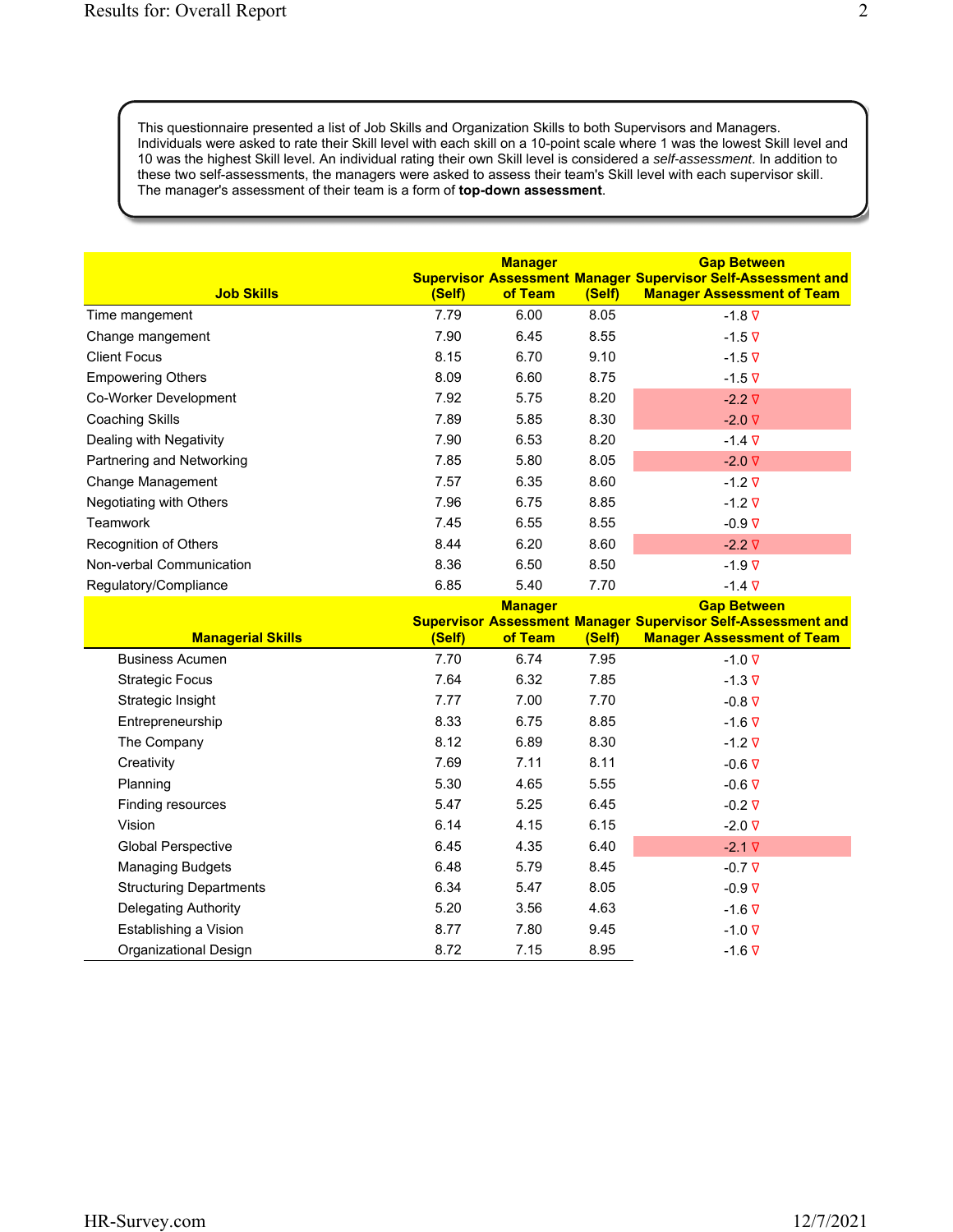•

| <b>Job Class</b>                         | <b>Responded</b> | <b>Percent</b><br>of Total |
|------------------------------------------|------------------|----------------------------|
| Supervisors                              | 438              | 96%                        |
| Managers                                 | 20               | 4%                         |
| <b>Overall Company</b><br>Participation: | 458              |                            |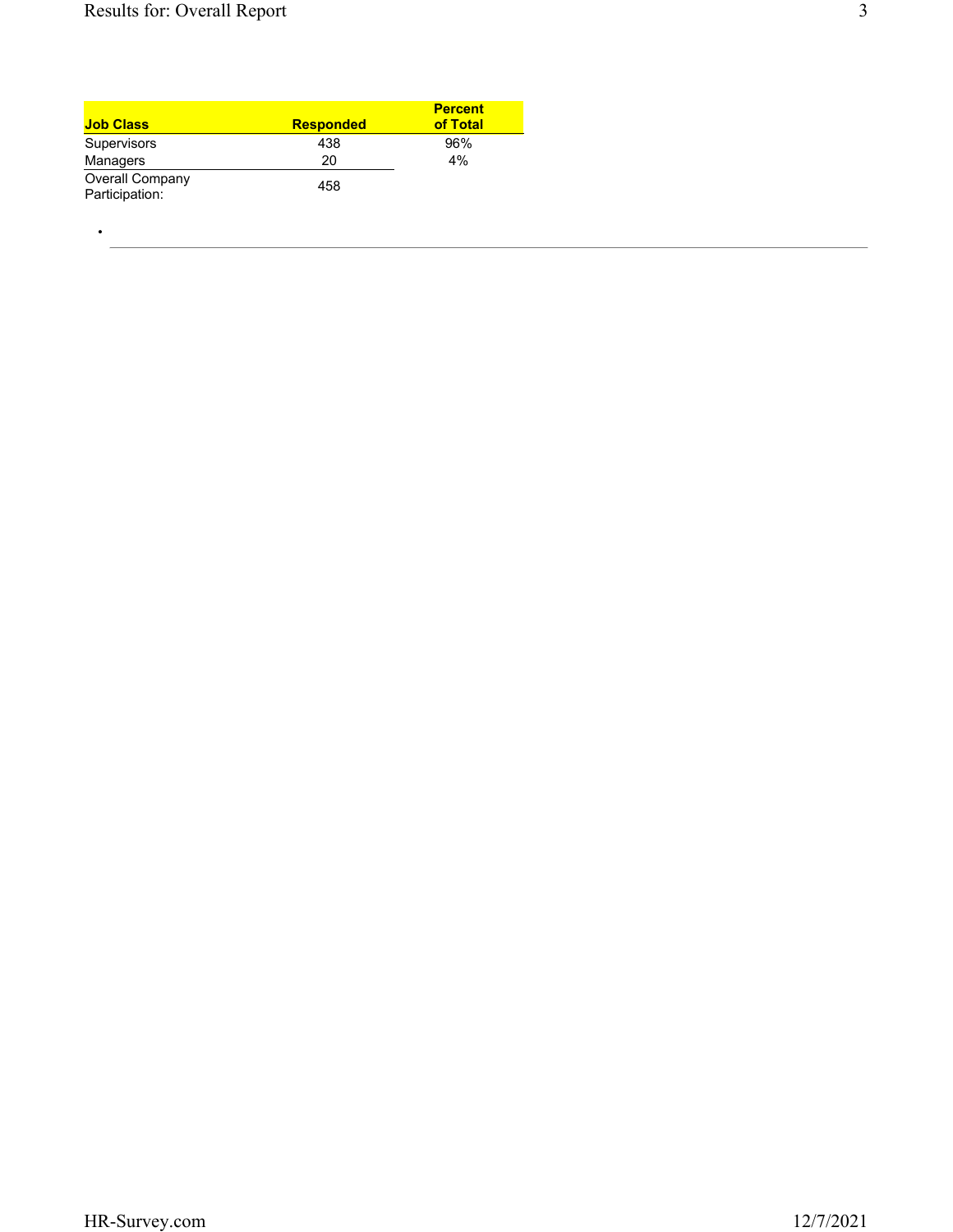# **Job Skills** (Supervisors and Managers)

# Level of Skill

The table below shows the responses in a more graphic form where the percentage of each kind of response is shown using a color from red (1) to green (10). The purpose of this graph is to easily compare the different items on this dimension to identify those with higher or lower levels of Skill. This table also includes the level of Skill with each item on this section of the survey. Skill in this section is defined as a response from "6 to 10" on the response scale. The amount of Skill as a percentage of all responses is shown below.

|                             |     |      | Level of     |                          |     |
|-----------------------------|-----|------|--------------|--------------------------|-----|
| ltem                        | n   | Avg  | <b>Skill</b> |                          |     |
| Administrative Skill        | 455 | 7.80 | 88.4%        | 18%<br>26%<br>25%        | 14% |
| <b>Decision Making</b>      | 425 | 7.93 | 88.9%        | 13%<br>26%<br>29%        | 16% |
| Quality                     | 447 | 8.19 | 93.3%        | 12%<br>21%<br>30%        | 23% |
| <b>Problem Solving</b>      | 453 | 8.12 | 93.2%        | 18%<br>23%<br>29%        | 19% |
| Initiative                  | 452 | 7.93 | 91.4%        | 23%<br>14%<br>25%        | 19% |
| Innovation                  | 453 | 7.91 | 91.6%        | 10%<br>14%<br>24%<br>25% | 18% |
| <b>Establishing Goals</b>   | 453 | 7.91 | 89.0%        | 17%<br>23%<br>29%        | 15% |
| <b>Time Management</b>      | 452 | 7.86 | 89.6%        | 15%<br>22%<br>29%        | 15% |
| Change Management           | 452 | 7.62 | 87.4%        | 20%<br>21%<br>24%        | 13% |
| <b>Results Oriented</b>     | 415 | 7.68 | 89.4%        | 11%<br>17%<br>26%<br>25% | 11% |
| Technical Skills            | 458 | 8.00 | 92.8%        | 14%<br>26%<br>28%        | 15% |
| <b>Clear Communications</b> | 453 | 7.50 | 86.1%        | 12%<br>21%<br>19%<br>20% | 14% |
| Managing Risk               | 454 | 8.45 | 94.3%        | 23%<br>39%               | 22% |
| Safety                      | 457 | 8.37 | 95.2%        | 13%<br>24%<br>35%        | 20% |
| Regulatory/Compliance       | 447 | 6.89 | 70.9%        | 13%<br>15%<br>14%<br>17% | 14% |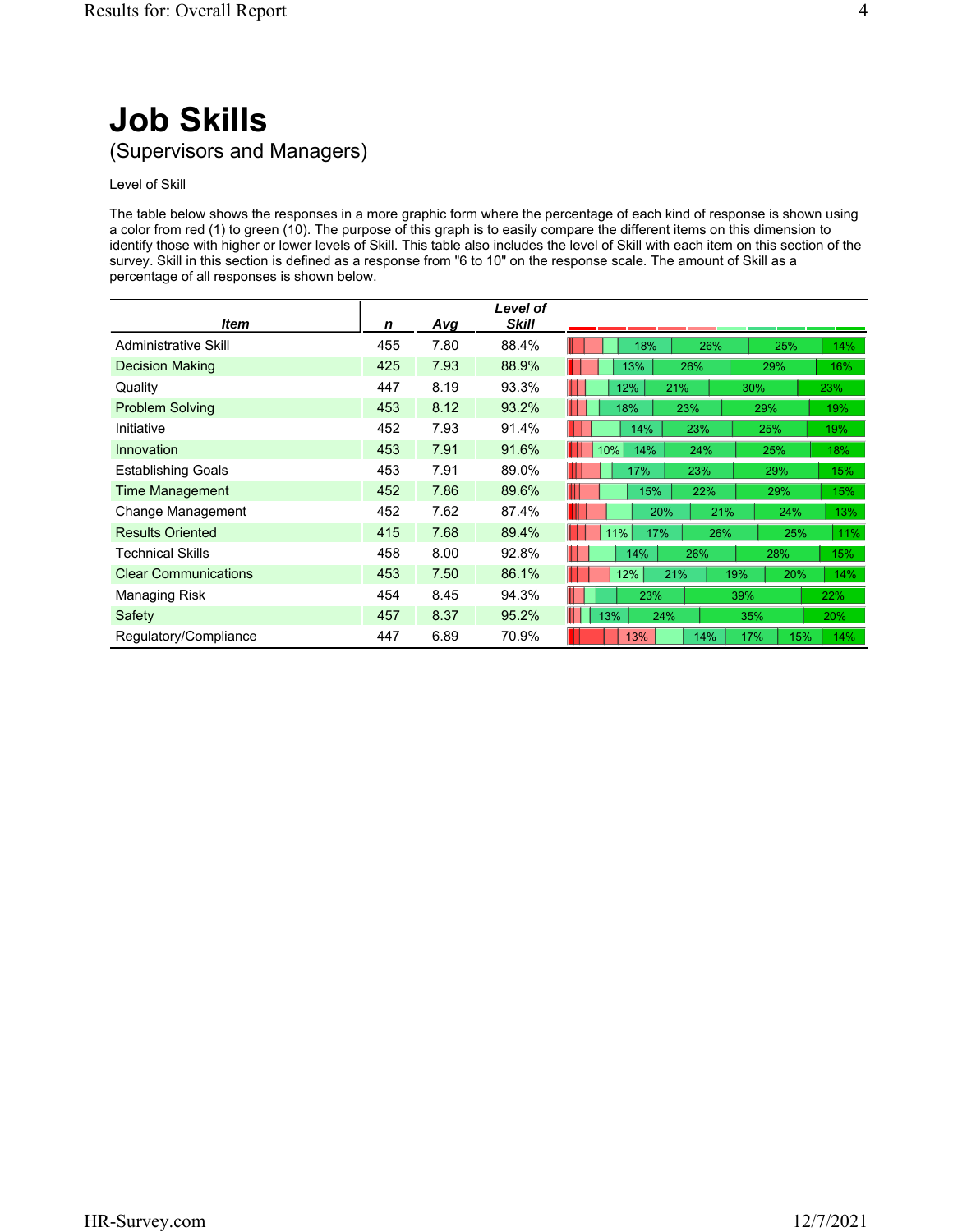Level of Skill

| <b>Dimension</b>            | Avg  | 20<br>40<br>60<br>80<br>100<br>0 | <b>Lack of</b><br><b>Skill</b><br>$\%$ | <b>Skilled</b><br>% |
|-----------------------------|------|----------------------------------|----------------------------------------|---------------------|
| Safety                      | 8.37 |                                  | 5%                                     | 95%                 |
| Managing Risk               | 8.45 |                                  | 6%                                     | 94%                 |
| Quality                     | 8.19 |                                  | 7%                                     | 93%                 |
| Problem Solving             | 8.12 |                                  | 7%                                     | 93%                 |
| <b>Technical Skills</b>     | 8.00 |                                  | 7%                                     | 93%                 |
| Innovation                  | 7.91 |                                  | 8%                                     | 92%                 |
| Initiative                  | 7.93 |                                  | 9%                                     | 91%                 |
| Time Management             | 7.86 |                                  | 10%                                    | 90%                 |
| <b>Results Oriented</b>     | 7.68 |                                  | 11%                                    | 89%                 |
| <b>Establishing Goals</b>   | 7.91 |                                  | 11%                                    | 89%                 |
| Decision Making             | 7.93 |                                  | 11%                                    | 89%                 |
| <b>Administrative Skill</b> | 7.80 |                                  | 12%                                    | 88%                 |
| Change Management           | 7.62 |                                  | 13%                                    | 87%                 |
| <b>Clear Communications</b> | 7.50 |                                  | 14%                                    | 86%                 |
| Regulatory/Compliance       | 6.89 |                                  | 29%                                    | 71%                 |

Level of Skill by Demographic

# **Administrative Skill**

| <b>By Job Class</b>     | n         | Avg          | $-1$      | $\blacksquare$ | $\overline{\mathbf{3}}$ | $\overline{4}$ | $-5$ | $-6$ | $\overline{7}$ | 8 | -9 | 10 |
|-------------------------|-----------|--------------|-----------|----------------|-------------------------|----------------|------|------|----------------|---|----|----|
| Supervisors<br>Managers | 435<br>20 | 7.79<br>8.05 |           |                |                         |                |      |      |                |   |    |    |
| <b>Decision Making</b>  |           |              |           |                |                         |                |      |      |                |   |    |    |
| <b>By Job Class</b>     | n         | Avg          |           | $2^{\circ}$    | 3 <sup>°</sup>          | $\overline{4}$ | -5   | 6    | $\overline{7}$ | 8 | -9 | 10 |
| Supervisors<br>Managers | 405<br>20 | 7.90<br>8.55 |           |                |                         |                |      |      |                |   |    |    |
| Quality                 |           |              |           |                |                         |                |      |      |                |   |    |    |
| <b>By Job Class</b>     | n         | Avg          | $\bullet$ | $2 \quad 3$    |                         | 4 <sup>2</sup> | $-5$ | 6    | $\rightarrow$  | 8 | -9 | 10 |
| Supervisors<br>Managers | 427<br>20 | 8.15<br>9.10 |           |                |                         |                |      |      |                |   |    |    |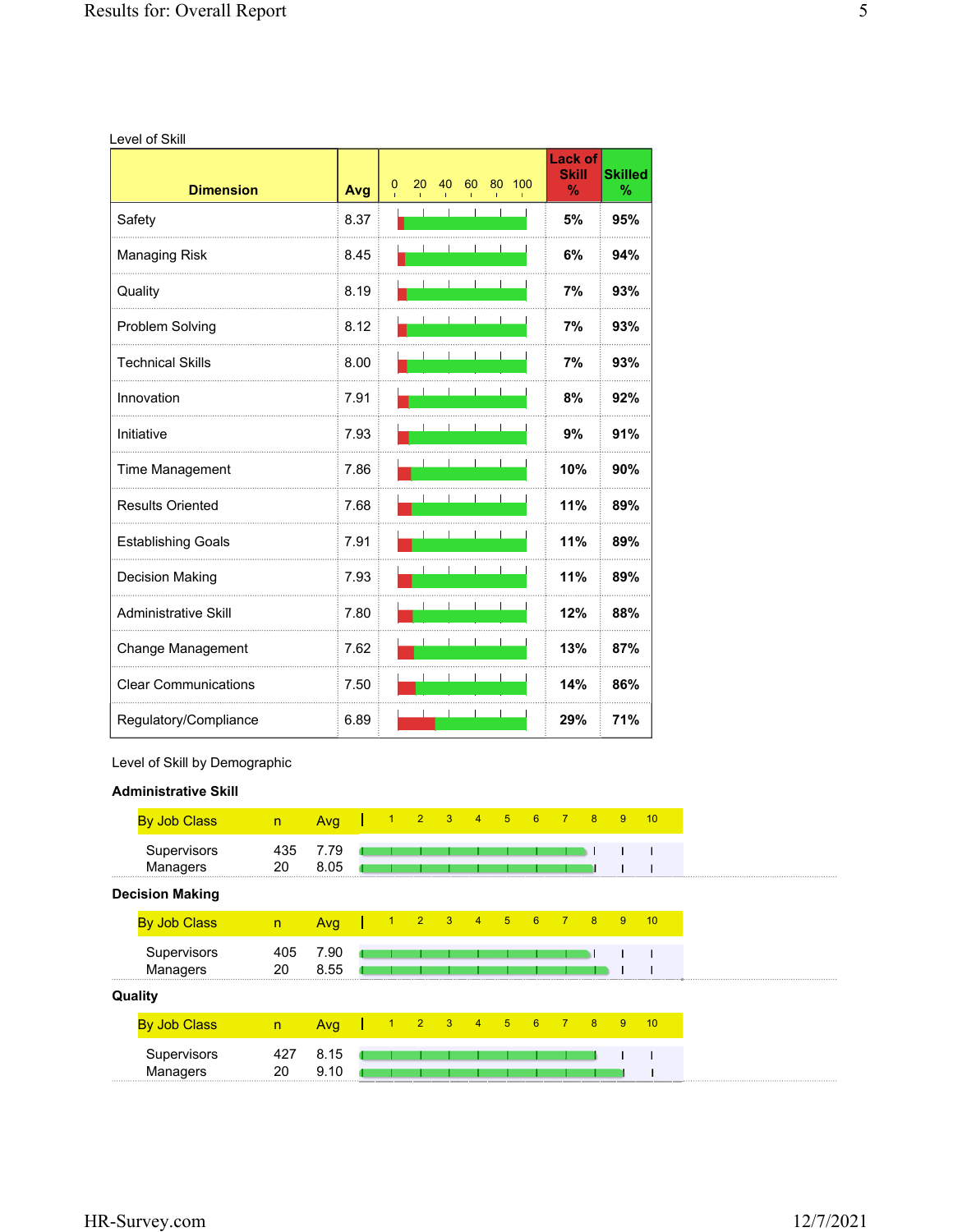| <b>Problem Solving</b> |  |  |
|------------------------|--|--|
|------------------------|--|--|

| <b>By Job Class</b>                | $\mathsf{n}$                   | Avg          | $\overline{1}$ | $\overline{2}$ | 3              | $\overline{4}$ | 5              | $6\phantom{1}6$ | $\overline{7}$ | 8                | $\boldsymbol{9}$ | 10 |
|------------------------------------|--------------------------------|--------------|----------------|----------------|----------------|----------------|----------------|-----------------|----------------|------------------|------------------|----|
| Supervisors                        | 433                            | 8.09         |                |                |                |                |                |                 |                |                  |                  |    |
| Managers                           | 20                             | 8.75         |                |                |                |                |                |                 |                |                  |                  |    |
| Initiative                         |                                |              |                |                |                |                |                |                 |                |                  |                  |    |
| <b>By Job Class</b>                | $\mathsf{n}$                   | Avg          | $\overline{1}$ | $\overline{2}$ | $\overline{3}$ | $\overline{4}$ | $\overline{5}$ | $6\overline{6}$ | $\overline{7}$ | $\overline{8}$   | $\boldsymbol{9}$ | 10 |
| Supervisors                        | 432                            | 7.92         |                |                |                |                |                |                 |                |                  |                  |    |
| Managers                           | 20                             | 8.20         |                |                |                |                |                |                 |                |                  |                  |    |
| Innovation                         |                                |              |                |                |                |                |                |                 |                |                  |                  |    |
| <b>By Job Class</b>                | n                              | Avg          | $\overline{1}$ | $\overline{2}$ | 3              | $\overline{4}$ | $\overline{5}$ | $6\phantom{a}$  | $\overline{7}$ | $\boldsymbol{8}$ | $9\,$            | 10 |
| Supervisors                        | 433                            | 7.89         |                |                |                |                |                |                 |                |                  |                  |    |
| Managers                           | 20                             | 8.30         |                |                |                |                |                |                 |                |                  |                  |    |
| <b>Establishing Goals</b>          |                                |              |                |                |                |                |                |                 |                |                  |                  |    |
| <b>By Job Class</b>                | $\overline{\mathsf{n}}$        | Avg          | $\overline{1}$ | $\overline{2}$ | 3              | $\overline{4}$ | $\overline{5}$ | $6\phantom{a}$  | $\overline{7}$ | $\overline{8}$   | $\overline{9}$   | 10 |
| Supervisors                        | 433                            | 7.90         |                |                |                |                |                |                 |                |                  |                  |    |
| Managers                           | 20                             | 8.20         |                |                |                |                |                |                 |                |                  |                  |    |
| <b>Time Management</b>             |                                |              |                |                |                |                |                |                 |                |                  |                  |    |
| <b>By Job Class</b>                | $\overline{\mathsf{n}}$        | Avg          | 1              | $\overline{2}$ | 3              | $\overline{4}$ | $\overline{5}$ | $6\phantom{a}$  | $\overline{7}$ | $\overline{8}$   | $9\,$            | 10 |
| Supervisors                        | 432                            | 7.85         |                |                |                |                |                |                 |                |                  |                  |    |
| Managers                           | 20                             | 8.05         |                |                |                |                |                |                 |                |                  |                  |    |
| <b>Change Management</b>           |                                |              |                |                |                |                |                |                 |                |                  |                  |    |
| <b>By Job Class</b>                | $\overline{\mathsf{n}}$        | Avg          | $\overline{1}$ | $\overline{2}$ | 3              | $\overline{4}$ | $\overline{5}$ | $6\overline{6}$ | $\overline{7}$ | $\overline{8}$   | $\boldsymbol{9}$ | 10 |
| Supervisors                        | 432                            | 7.57         |                |                |                |                |                |                 |                |                  |                  |    |
| Managers                           | 20                             | 8.60         |                |                |                |                |                |                 |                |                  |                  |    |
| <b>Results Oriented</b>            |                                |              |                |                |                |                |                |                 |                |                  |                  |    |
| <b>By Job Class</b>                | $\overline{\mathsf{n}}$        | Avg          | 1              | $\overline{2}$ | 3              | $\overline{4}$ | $\overline{5}$ | $6\phantom{a}$  | $\overline{7}$ | $\overline{8}$   | 9                | 10 |
| Supervisors                        | 415                            | 7.68         |                |                |                |                |                |                 |                |                  |                  |    |
| <b>Technical Skills</b>            |                                |              |                |                |                |                |                |                 |                |                  |                  |    |
| <b>By Job Class</b>                |                                | Avg          | 1              | $\overline{2}$ | 3              | 4              | $\sqrt{5}$     | $6\phantom{1}$  | $\overline{7}$ | $\boldsymbol{8}$ | $\overline{9}$   | 10 |
|                                    | $\sf n$                        |              |                |                |                |                |                |                 |                |                  |                  |    |
| Supervisors<br>Managers            | 438<br>20                      | 7.96<br>8.85 |                |                |                |                |                |                 |                |                  |                  |    |
| <b>Clear Communications</b>        |                                |              |                |                |                |                |                |                 |                |                  |                  |    |
|                                    |                                |              | $\overline{1}$ | $\overline{2}$ | $\overline{3}$ | $\overline{4}$ | $\sqrt{5}$     | 6 <sup>1</sup>  | 7 <sup>7</sup> | $\mathbf{8}$     | 9                | 10 |
| <b>By Job Class</b>                | $\overline{\mathsf{n}}$        | Avg          |                |                |                |                |                |                 |                |                  |                  |    |
| Supervisors<br>Managers            | 433<br>20                      | 7.45<br>8.55 |                |                |                |                |                |                 |                |                  |                  | I  |
| <b>Managing Risk</b>               |                                |              |                |                |                |                |                |                 |                |                  |                  |    |
|                                    |                                |              | $\overline{1}$ | $\overline{2}$ | 3              | $\overline{4}$ | $\overline{5}$ | $6\overline{6}$ | $\overline{7}$ | $\boldsymbol{8}$ | $9\,$            | 10 |
| <b>By Job Class</b><br>Supervisors | $\overline{\mathsf{n}}$<br>434 | Avg<br>8.44  |                |                |                |                |                |                 |                |                  |                  |    |
|                                    |                                |              |                |                |                |                |                |                 |                |                  |                  |    |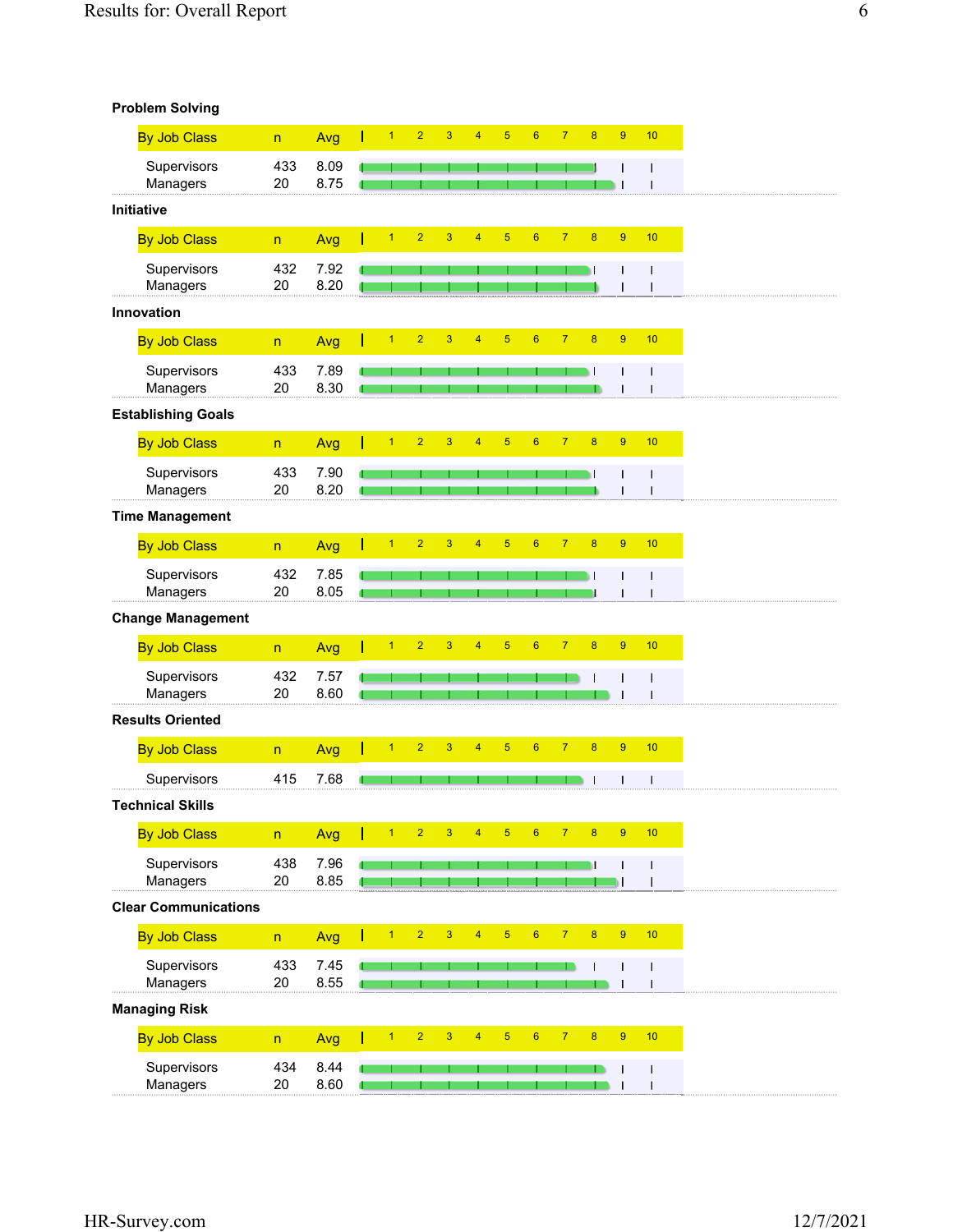| <b>By Job Class</b>          | n         | Avg          |  | 1 2 3 4 5 6 7 8 9 |  |  |  | $-10$ |
|------------------------------|-----------|--------------|--|-------------------|--|--|--|-------|
| Supervisors<br>Managers      | 437<br>20 | 8.36<br>8.50 |  |                   |  |  |  |       |
| <b>Regulatory/Compliance</b> |           |              |  |                   |  |  |  |       |
| By Job Class                 | n         | Avg          |  | 1 2 3 4 5 6 7 8 9 |  |  |  | $-10$ |
| Supervisors<br>Managers      | 427<br>20 | 6.85<br>7 70 |  |                   |  |  |  |       |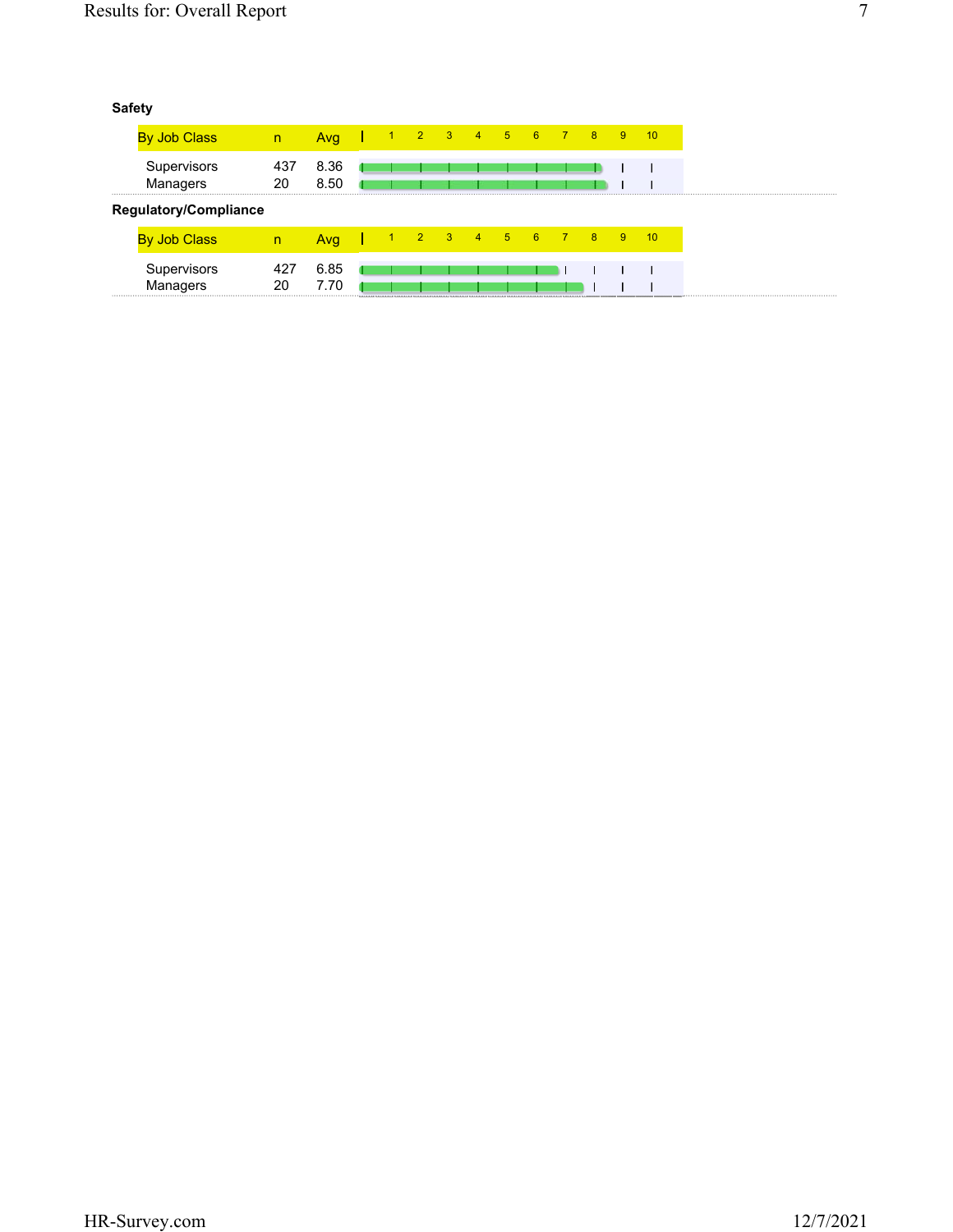# **Organization Skills**

(Supervisors and Managers)

# Level of Skill

The table below shows the responses in a more graphic form where the percentage of each kind of response is shown using a color from red (1) to green (10). The purpose of this graph is to easily compare the different items on this dimension to identify those with higher or lower levels of Skill. This table also includes the level of Skill with each item on this section of the survey. Skill in this section is defined as a response from "6 to 10" on the response scale. The amount of Skill as a percentage of all responses is shown below.

|                                |             |            | Level of     |                                 |
|--------------------------------|-------------|------------|--------------|---------------------------------|
| <b>Item</b>                    | $\mathbf n$ | <u>Avg</u> | <b>Skill</b> |                                 |
| <b>Internal Skills</b>         |             |            |              |                                 |
| <b>Business Acumen</b>         | 446         | 7.72       | 89.2%        | 20%<br>19%<br>23%<br>18%        |
| <b>Strategic Focus</b>         | 440         | 7.65       | 83.4%        | 15%<br>17%<br>22%<br>22%        |
| Strategic Insight              | 455         | 7.77       | 89.2%        | 11%<br>16%<br>20%<br>22%<br>20% |
| Entrepreneurship               | 454         | 8.36       | 94.5%        | 15%<br>21%<br>23%<br>31%        |
| The Company                    | 450         | 8.13       | 90.4%        | 14%<br>19%<br>29%<br>24%        |
| <b>Financial Skills</b>        |             |            |              |                                 |
| <b>Organizational Fluency</b>  | 447         | 8.79       | 95.3%        | 11%<br>27%<br>46%               |
| <b>Fiscal Management</b>       | 436         | 7.71       | 84.2%        | 14%<br>17%<br>21%<br>24%        |
| Planning                       | 435         | 5.31       | 50.3%        | 14%<br>11%<br>12%               |
| Finding resources              | 431         | 5.52       | 55.2%        | 13%<br>13%<br>13%<br>12%<br>15% |
| <b>External Skills</b>         |             |            |              |                                 |
| <b>Global Perspective</b>      | 441         | 6.15       | 56.2%        | 12%<br>13%<br>17%<br>11%<br>19% |
| Negotiation                    | 443         | 6.45       | 63.0%        | 12%<br>12%<br>12%<br>12%<br>23% |
| <b>Managing Budgets</b>        | 442         | 6.57       | 64.3%        | 11%<br>12%<br>10%<br>25%<br>12% |
| <b>Structuring Departments</b> | 441         | 6.42       | 63.7%        | 12%<br>13%<br>13%<br>11%<br>21% |
| <b>Visionary Skills</b>        |             |            |              |                                 |
| <b>Vision</b>                  | 422         | 5.17       | 45.0%        | 11%<br>17%<br>10%<br>11%        |
| Establishing a Vision          | 455         | 8.80       | 93.0%        | 15%<br>19%<br>51%               |
| <b>Organizational Design</b>   | 451         | 8.73       | 91.4%        | 14%<br>20%<br>50%               |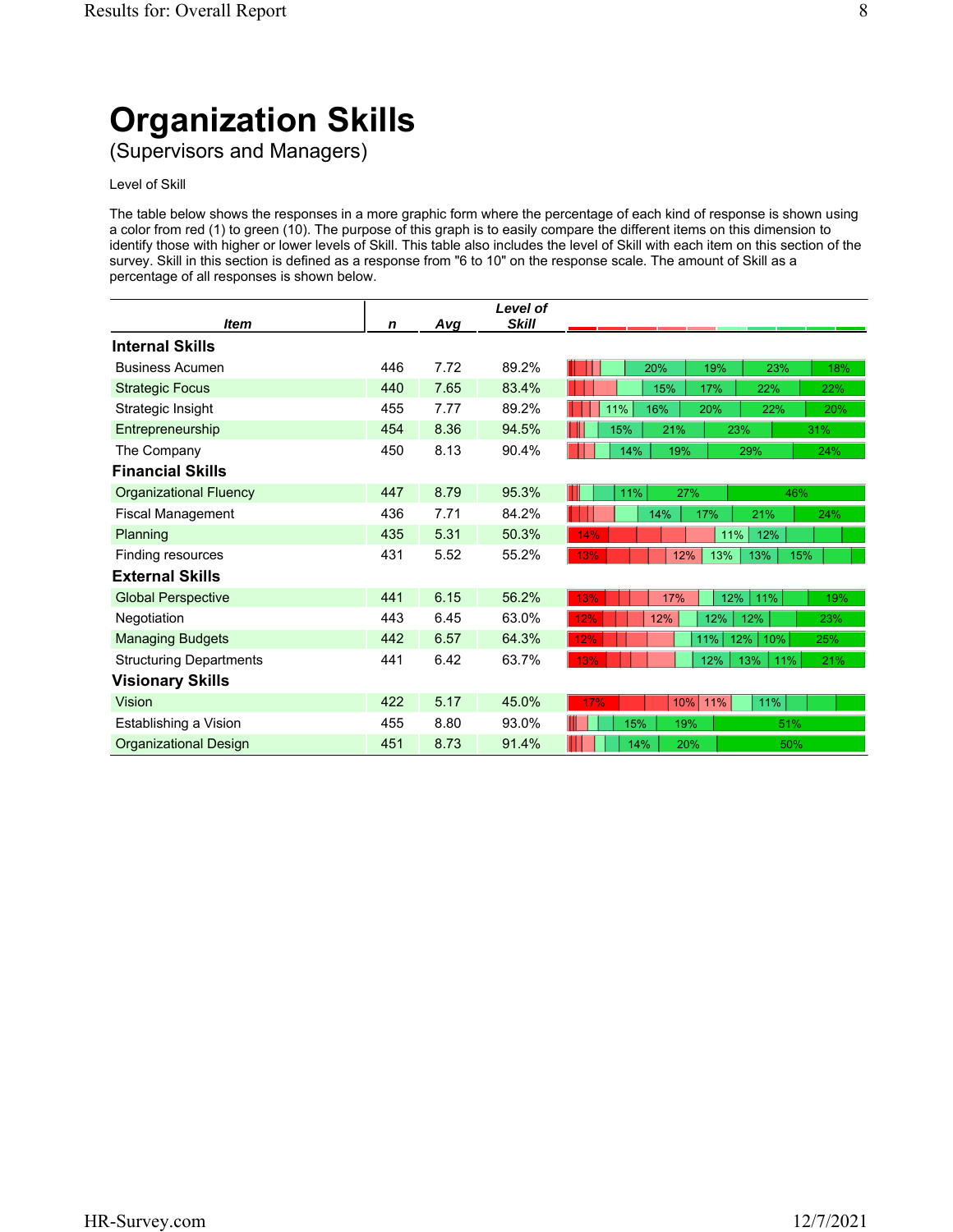Level of Skill

| <b>Dimension</b>               | Avg  | 0 | 20 | 40 | 60 | 80 | 100 | <b>Lack of</b><br><b>Skill</b><br>$\%$ | <b>Skilled</b><br>$\%$ |
|--------------------------------|------|---|----|----|----|----|-----|----------------------------------------|------------------------|
| <b>Organizational Fluency</b>  | 8.79 |   |    |    |    |    |     | 5%                                     | 95%                    |
| Entrepreneurship               | 8.36 |   |    |    |    |    |     | 6%                                     | 94%                    |
| Establishing a Vision          | 8.80 |   |    |    |    |    |     | 7%                                     | 93%                    |
| Organizational Design          | 8.73 |   |    |    |    |    |     | 9%                                     | 91%                    |
| The Company                    | 8.13 |   |    |    |    |    |     | 10%                                    | 90%                    |
| <b>Business Acumen</b>         | 7.72 |   |    |    |    |    |     | 11%                                    | 89%                    |
| Strategic Insight              | 7.77 |   |    |    |    |    |     | 11%                                    | 89%                    |
| <b>Fiscal Management</b>       | 7.71 |   |    |    |    |    |     | 16%                                    | 84%                    |
| <b>Strategic Focus</b>         | 7.65 |   |    |    |    |    |     | 17%                                    | 83%                    |
| <b>Managing Budgets</b>        | 6.57 |   |    |    |    |    |     | 36%                                    | 64%                    |
| <b>Structuring Departments</b> | 6.42 |   |    |    |    |    |     | 36%                                    | 64%                    |
| Negotiation                    | 6.45 |   |    |    |    |    |     | 37%                                    | 63%                    |
| <b>Global Perspective</b>      | 6.15 |   |    |    |    |    |     | 44%                                    | 56%                    |
| Finding resources              | 5.52 |   |    |    |    |    |     | 45%                                    | 55%                    |
| Planning                       | 5.31 |   |    |    |    |    |     | 50%                                    | 50%                    |
| Vision                         | 5.17 |   |    |    |    |    |     | 55%                                    | 45%                    |

Level of Skill by Demographic

# **Business Acumen**

| <b>By Job Class</b>      | n         | Avg          |      | $1 \quad 2 \quad 3$                 | $\overline{4}$ | $\frac{1}{2}$ | $\blacksquare$ 6 | $-7$           | $-8$ | 9              | 10 |
|--------------------------|-----------|--------------|------|-------------------------------------|----------------|---------------|------------------|----------------|------|----------------|----|
| Supervisors<br>Managers  | 426<br>20 | 7.70<br>7.95 |      |                                     |                |               |                  |                |      |                |    |
| <b>Strategic Focus</b>   |           |              |      |                                     |                |               |                  |                |      |                |    |
| <b>By Job Class</b>      | n         | Avg          | $-1$ | $2 \quad 3$                         | $\overline{4}$ | $-5$          | 6                | $\overline{7}$ | 8    | $\overline{9}$ | 10 |
| Supervisors<br>Managers  | 420<br>20 | 7.64<br>7.85 |      |                                     |                |               |                  |                |      |                |    |
| <b>Strategic Insight</b> |           |              |      |                                     |                |               |                  |                |      |                |    |
| <b>By Job Class</b>      | n         | Avg          |      | $1 \quad 2 \quad 3 \quad 4 \quad 5$ |                |               | $-6$             | $7 \t 8$       |      | 9              | 10 |
| Supervisors<br>Managers  | 435<br>20 | 7.77<br>7.70 |      |                                     |                |               |                  |                |      |                |    |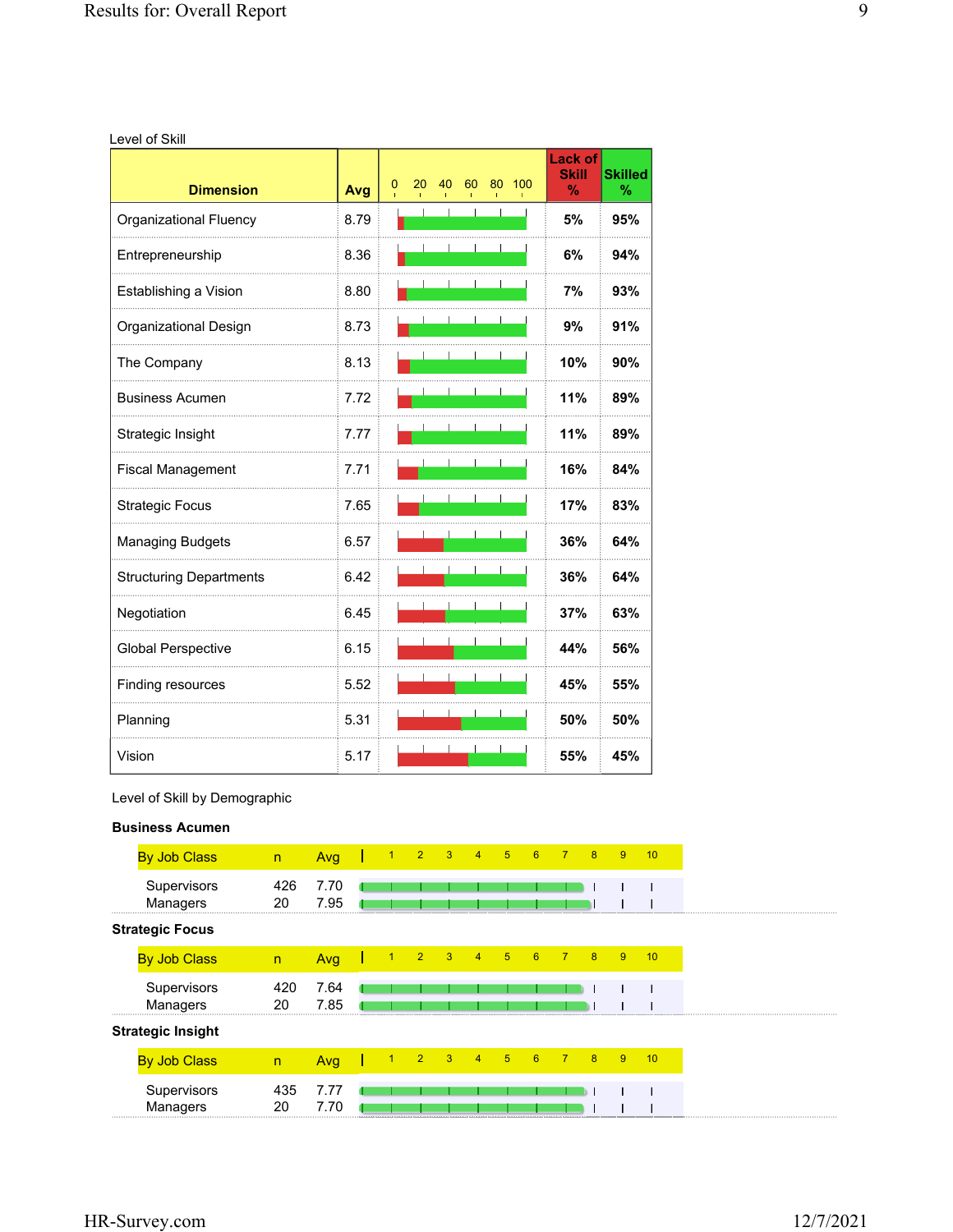| Entrepreneurship |  |  |  |
|------------------|--|--|--|
|------------------|--|--|--|

| $\overline{2}$<br>3<br>$\overline{5}$<br>$6\phantom{1}$<br>$\overline{7}$<br>8<br>$9$<br><b>By Job Class</b><br>$\blacktriangleleft$<br>4<br>Avg<br>n<br>434<br>Supervisors<br>8.33<br>8.85<br>Managers<br>20<br>The Company | 10<br>I<br>$\mathbf{I}$      |
|------------------------------------------------------------------------------------------------------------------------------------------------------------------------------------------------------------------------------|------------------------------|
|                                                                                                                                                                                                                              |                              |
|                                                                                                                                                                                                                              |                              |
|                                                                                                                                                                                                                              |                              |
| $\overline{2}$<br>$\overline{3}$<br>$\overline{5}$<br>$6\phantom{a}$<br>$\overline{7}$<br>$\bf 8$<br>$\boldsymbol{9}$<br>$\overline{1}$<br>$\overline{4}$<br><b>By Job Class</b><br>Avg<br>$\overline{\mathsf{n}}$           | 10                           |
|                                                                                                                                                                                                                              |                              |
| Supervisors<br>430<br>8.12<br>8.30<br>Managers<br>20                                                                                                                                                                         | Ī                            |
| <b>Organizational Fluency</b>                                                                                                                                                                                                |                              |
| $\overline{5}$<br>$\boldsymbol{6}$<br>9<br>$\overline{2}$<br>3<br>$\overline{4}$<br>$\overline{7}$<br>$\bf 8$<br>$\overline{1}$<br><b>By Job Class</b><br>Avg<br>$\mathsf{n}$                                                | 10                           |
| Supervisors<br>428<br>8.81                                                                                                                                                                                                   | Т                            |
| 8.26<br>Managers<br>19                                                                                                                                                                                                       |                              |
| <b>Fiscal Management</b>                                                                                                                                                                                                     |                              |
| $\overline{2}$<br>$\overline{3}$<br>$\overline{5}$<br>$6\overline{6}$<br>$\overline{7}$<br>$\overline{8}$<br>$\boldsymbol{9}$<br>$\overline{4}$<br>$\overline{1}$<br><b>By Job Class</b><br>Avg<br>$\overline{\mathsf{n}}$   | 10                           |
| Supervisors<br>418<br>7.69<br>T                                                                                                                                                                                              | I                            |
| Managers<br>18<br>8.11<br>Т                                                                                                                                                                                                  | I                            |
| Planning                                                                                                                                                                                                                     |                              |
| $\overline{2}$<br>$\overline{5}$<br>$\boldsymbol{6}$<br>$\overline{7}$<br>$\bf 8$<br>9<br>$\overline{1}$<br>3<br>4<br><b>By Job Class</b><br>Avg<br>$\overline{\mathsf{n}}$                                                  | 10                           |
| 415<br>Supervisors<br>5.30<br>Managers<br>20<br>5.55                                                                                                                                                                         | I<br>Т                       |
| <b>Finding resources</b>                                                                                                                                                                                                     |                              |
| $\overline{5}$<br>$\overline{7}$<br>$\overline{8}$<br>$\boldsymbol{9}$<br>$\overline{2}$<br>3<br>$6\phantom{a}$<br>$\overline{4}$<br>1<br><b>By Job Class</b><br>Avg<br>$\overline{\mathsf{n}}$                              | 10                           |
| Supervisors<br>411<br>5.47                                                                                                                                                                                                   |                              |
| Managers<br>20<br>6.45                                                                                                                                                                                                       |                              |
| <b>Global Perspective</b>                                                                                                                                                                                                    |                              |
| $\overline{7}$<br>$\bf 8$<br>9<br>$\overline{2}$<br>3<br>$\overline{5}$<br>$\boldsymbol{6}$<br><b>By Job Class</b><br>$\overline{4}$<br>Avg<br>1<br>$\overline{\mathsf{n}}$                                                  | 10                           |
| Supervisors<br>421<br>6.14                                                                                                                                                                                                   | J                            |
| 6.15<br>20<br>Managers                                                                                                                                                                                                       |                              |
| Negotiation                                                                                                                                                                                                                  |                              |
| $\overline{2}$<br>$\overline{3}$<br>$\overline{5}$<br>$\overline{7}$<br>$\boldsymbol{8}$<br>9<br><b>By Job Class</b><br>$\overline{1}$<br>$\overline{4}$<br>$6\phantom{1}$<br>Avg<br>$\mathsf{n}$                            | 10                           |
| Supervisors<br>423<br>6.45                                                                                                                                                                                                   | $\mathbf l$                  |
| 6.40<br>Managers<br>20<br>$\mathbf{I}$                                                                                                                                                                                       | T                            |
| <b>Managing Budgets</b>                                                                                                                                                                                                      |                              |
| $\overline{2}$<br>$\overline{3}$<br>$\overline{5}$<br>$6\overline{6}$<br>$\mathbf{7}$<br>$\pmb{8}$<br>$\overline{1}$<br>$\overline{4}$<br>9<br><b>By Job Class</b><br>$\overline{\mathsf{n}}$<br>Avg                         | 10                           |
| Supervisors<br>422<br>6.48<br>8.45<br>20                                                                                                                                                                                     | $\mathsf{l}$                 |
| Managers<br><b>Structuring Departments</b>                                                                                                                                                                                   |                              |
| $\overline{5}$<br>$\mathbf{7}$<br>$9\,$<br>$\overline{2}$<br>$\overline{3}$<br>$\overline{4}$<br>$6\phantom{a}$<br>$\boldsymbol{8}$<br>$\overline{1}$                                                                        | 10                           |
| <b>By Job Class</b><br>Avg<br>$\overline{\mathsf{n}}$                                                                                                                                                                        |                              |
| Supervisors<br>421<br>6.34<br>П<br>$20\,$<br>8.05<br>Managers                                                                                                                                                                | $\mathbf{I}$<br>$\mathbf{I}$ |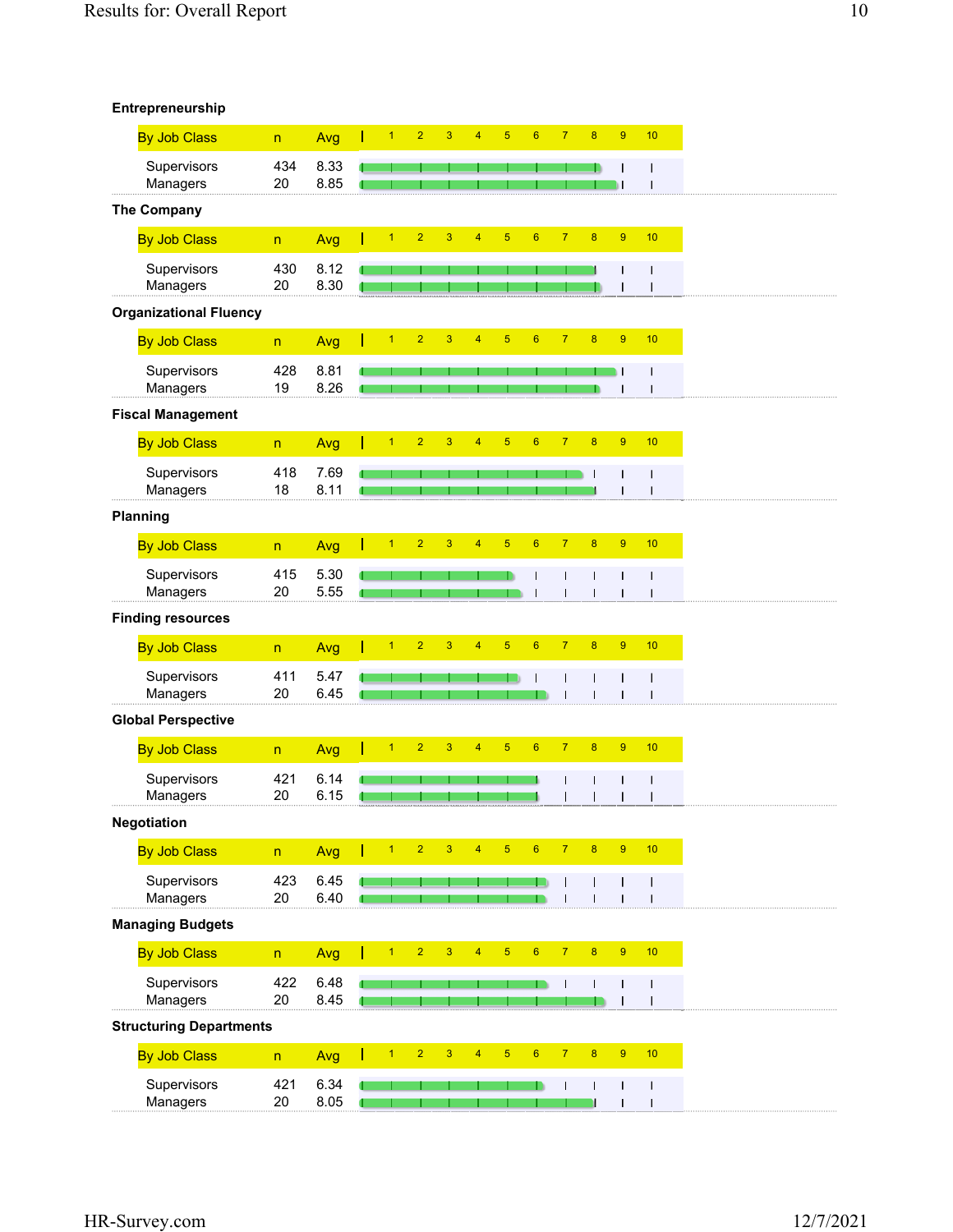# **Vision**

| <b>By Job Class</b>          | n         | Avg 1 1 2 3 4 5 6 |              |  |                                     |      | $7 \t 8$       |   | 9              | 10 |
|------------------------------|-----------|-------------------|--------------|--|-------------------------------------|------|----------------|---|----------------|----|
| Supervisors<br>Managers      | 403<br>19 | 5.20<br>4.63      |              |  |                                     |      |                |   |                |    |
| <b>Establishing a Vision</b> |           |                   |              |  |                                     |      |                |   |                |    |
| <b>By Job Class</b>          | n         | Avg               | $\mathbf{L}$ |  | $1 2 3 4 5 6$                       |      | $\sqrt{7}$     | 8 | 9              | 10 |
| Supervisors<br>Managers      | 435<br>20 | 8.77<br>9.45      |              |  |                                     |      |                |   |                |    |
| <b>Organizational Design</b> |           |                   |              |  |                                     |      |                |   |                |    |
| <b>By Job Class</b>          | n         | Avg               | $\mathbf{I}$ |  | $1 \quad 2 \quad 3 \quad 4 \quad 5$ | $-6$ | $\overline{7}$ | 8 | $\overline{9}$ | 10 |
| Supervisors<br>Managers      | 431<br>20 | 8.72<br>8.95      |              |  |                                     |      |                |   |                |    |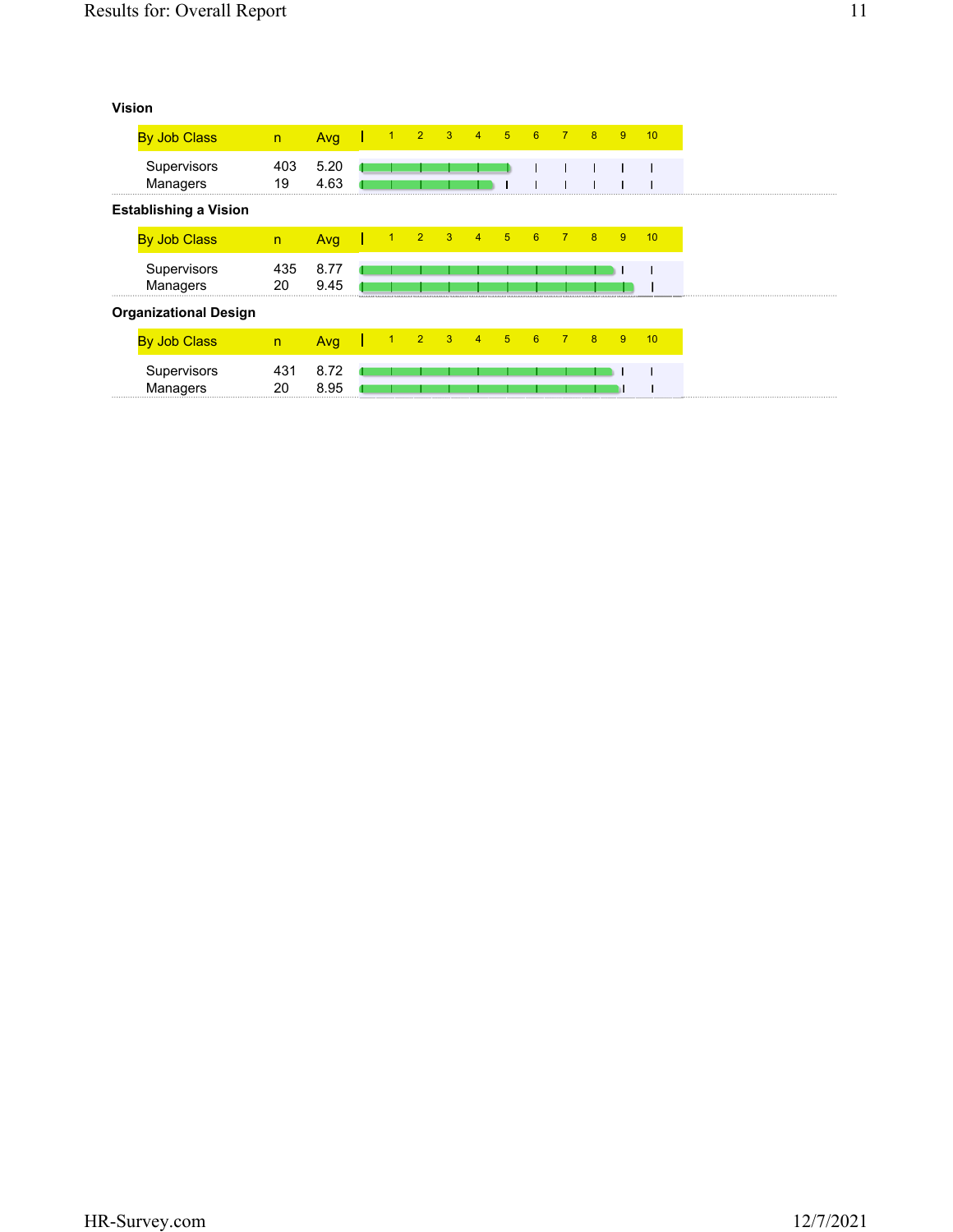# **Leadership Skills**

(Managers)

# Level of Skill

The table below shows the responses in a more graphic form where the percentage of each kind of response is shown using a color from red (1) to green (10). The purpose of this graph is to easily compare the different items on this dimension to identify those with higher or lower levels of Skill. This table also includes the level of Skill with each item on this section of the survey. Skill in this section is defined as a response from "6 to 10" on the response scale. The amount of Skill as a percentage of all responses is shown below.

|                                         |    |      | Level of     |            |     |     |     |
|-----------------------------------------|----|------|--------------|------------|-----|-----|-----|
| ltem                                    |    | Ava  | <b>Skill</b> |            |     |     |     |
| <b>Establishing Focus and Direction</b> | 53 | 7.66 | 96.2%        | 15%<br>13% | 42% |     | 26% |
| <b>Managing Performance</b>             | 53 | 8.25 | 84.9%        | 26%        |     | 42% | 17% |
| <b>Supervisory Skills</b>               | 50 | 8.82 | 94.0%        |            | 32% | 42% |     |
| Persuasion and Influence                | 53 | 8.32 | 94.3%        |            | 38% | 30% | 17% |
| <b>Project Management</b>               | 53 | 9.02 | 100.0%       | 13%        | 40% | 38% |     |

### Level of Skill

| <b>Dimension</b>                        | Avg  | 0 | 20 | 40 | -60 | 80 100 | Lack of<br><b>Skill</b><br>V. | <b>Skilled</b><br>℅ |
|-----------------------------------------|------|---|----|----|-----|--------|-------------------------------|---------------------|
| <b>Project Management</b>               | 9.02 |   |    |    |     |        | 0%                            | 100%                |
| <b>Establishing Focus and Direction</b> | 7.66 |   |    |    |     |        | 4%                            | 96%                 |
| Persuasion and Influence                | 8.32 |   |    |    |     |        | 6%                            | 94%                 |
| <b>Supervisory Skills</b>               | 8.82 |   |    |    |     |        | 6%                            | 94%                 |
| Managing Performance                    | 8.25 |   |    |    |     |        | 15%                           | 85%                 |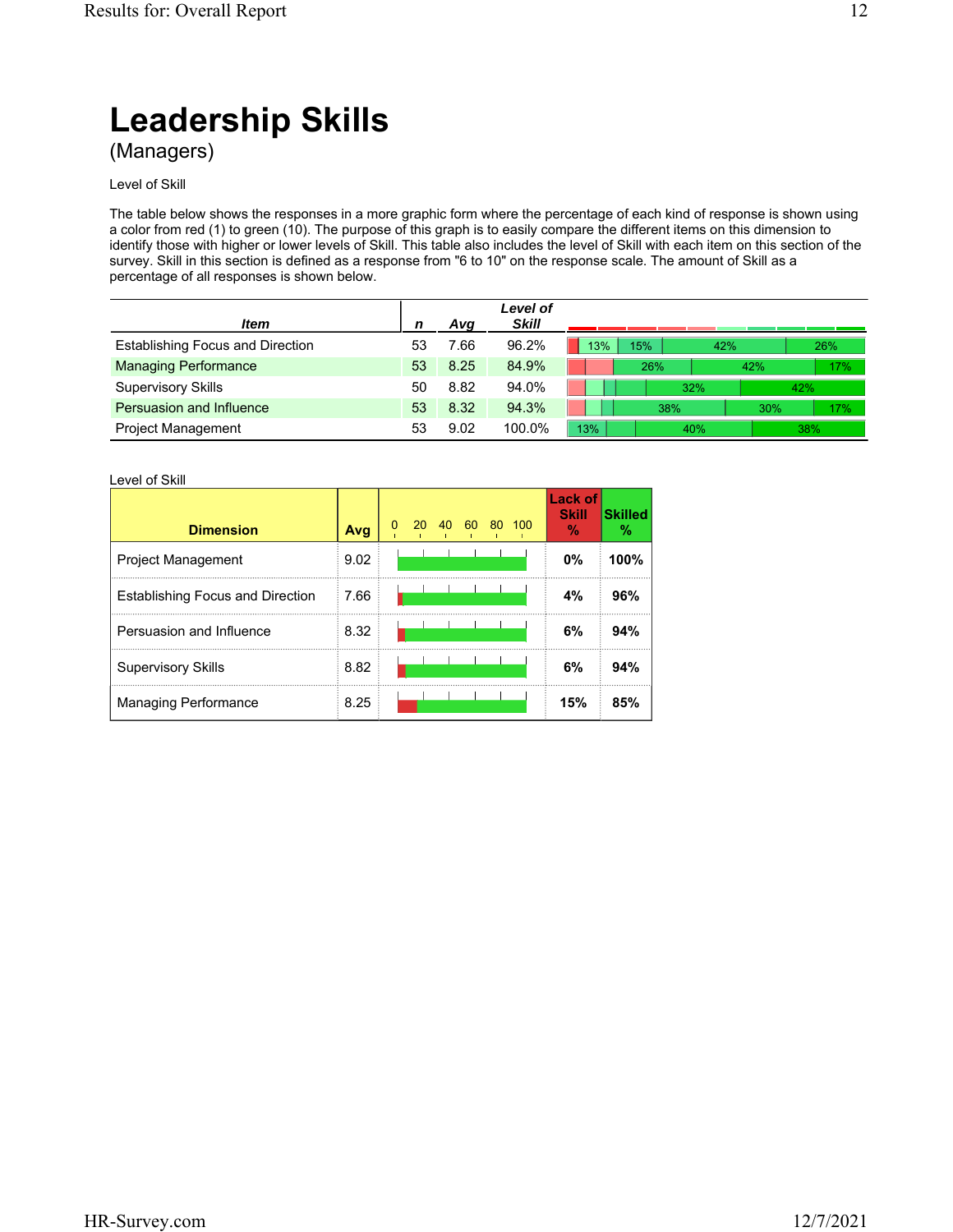Level of Skill

The table below shows the responses in a more graphic form where the percentage of each kind of response is shown using a color from red (1) to green (10). The purpose of this graph is to easily compare the different items on this dimension to identify those with higher or lower levels of Skill. This table also includes the level of Skill with each item on this section of the survey. Skill in this section is defined as a response from "6 to 10" on the response scale. The amount of Skill as a percentage of all responses is shown below.

|                                  |    |      | Level of     |                                 |
|----------------------------------|----|------|--------------|---------------------------------|
| ltem                             | n  | Avg  | <b>Skill</b> |                                 |
| <b>Interpersonal Skills</b>      | 57 | 6.18 | 68.4%        | 18%<br>16%<br>32%<br>21%<br>11% |
| Trustworthy                      | 57 | 6.49 | 75.4%        | 14%<br>11%<br>32%<br>23%        |
| <b>Client Focus</b>              | 57 | 6.63 | 63.2%        | 21%<br>37%<br>16%<br>26%        |
| <b>Empowering Others</b>         | 57 | 6.54 | 73.7%        | 19%<br>19%<br>30%<br>16%        |
| Co-Worker Development            | 57 | 5.95 | 54.4%        | 16%<br>14%<br>26%<br>26%        |
| <b>Coaching Skills</b>           | 57 | 5.91 | 50.9%        | 12%<br>37%<br>35%               |
| Dealing with Negativity          | 55 | 6.49 | 61.8%        | 20%<br>31%<br>27%               |
| <b>Partnering and Networking</b> | 57 | 6.04 | 49.1%        | 11%<br>39%<br>12%<br>16%<br>11% |
| <b>Conflict Management</b>       | 57 | 6.51 | 66.7%        | 11%<br>28%<br>28%<br>19%        |
| <b>Negotiating with Others</b>   | 57 | 6.65 | 63.2%        | 11%<br>37%<br>40%               |
| Teamwork                         | 57 | 6.63 | 73.7%        | 21%<br>14%<br>19%<br>30%        |
| <b>Recognition of Others</b>     | 57 | 6.21 | 66.7%        | 26%<br>25%<br>25%               |
| Non-verbal Communication         | 57 | 6.42 | 70.2%        | 19%<br>23%<br>18%<br>18%<br>12% |
| <b>Effective Listening</b>       | 57 | 5.25 | 38.6%        | 11%<br>30%<br>25%<br>18%        |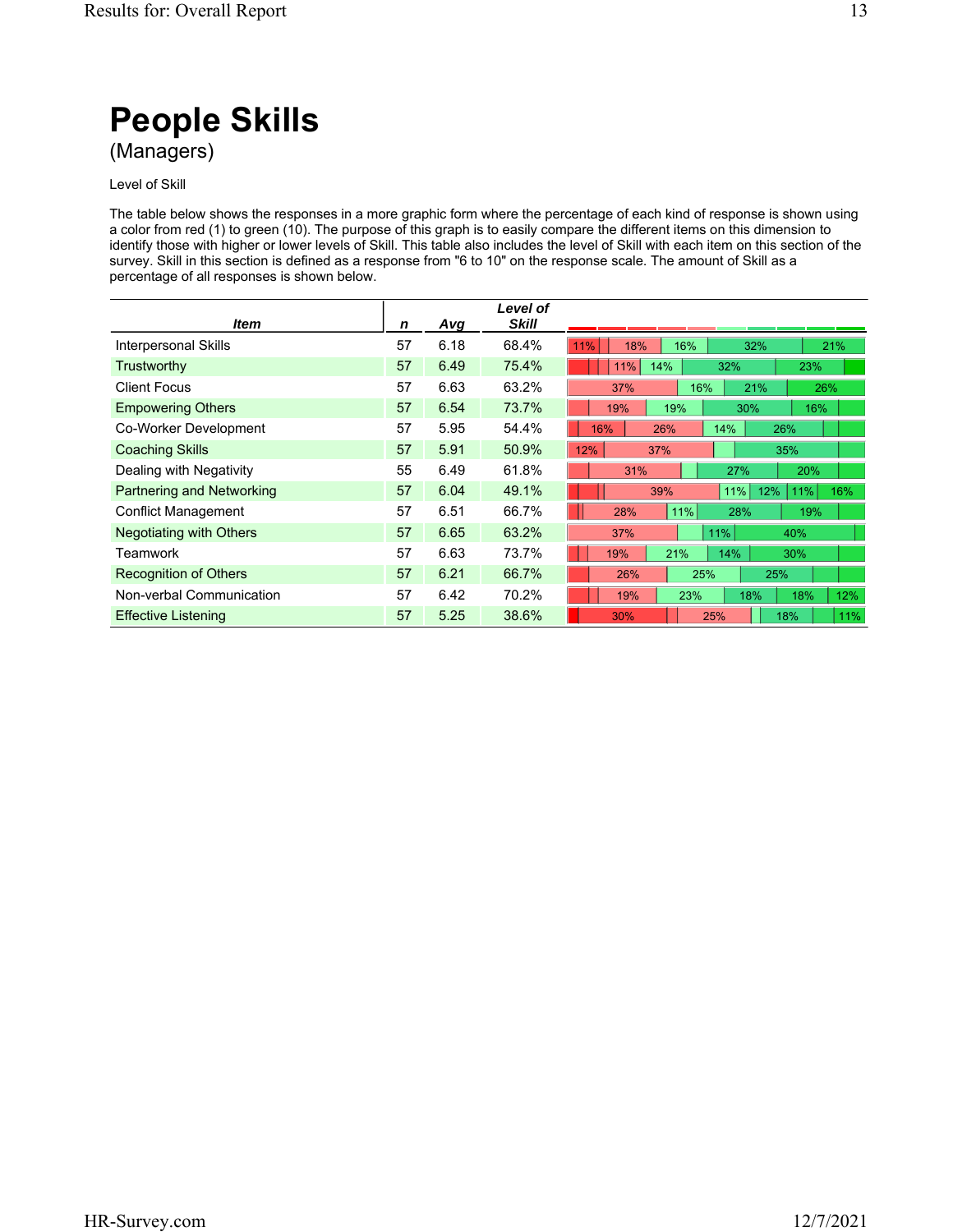Level of Skill

| <b>Dimension</b>               | Avg  | 20<br>40<br>60<br>80<br>100<br>0 | <b>Lack of</b><br><b>Skill</b><br>$\%$ | <b>Skilled</b><br>% |
|--------------------------------|------|----------------------------------|----------------------------------------|---------------------|
| Trustworthy                    | 6.49 |                                  | 25%                                    | 75%                 |
| <b>Empowering Others</b>       | 6.54 |                                  | 26%                                    | 74%                 |
| Teamwork                       | 6.63 |                                  | 26%                                    | 74%                 |
| Non-verbal Communication       | 6.42 |                                  | 30%                                    | 70%                 |
| <b>Interpersonal Skills</b>    | 6.18 |                                  | 32%                                    | 68%                 |
| <b>Conflict Management</b>     | 6.51 |                                  | 33%                                    | 67%                 |
| Recognition of Others          | 6.21 |                                  | 33%                                    | 67%                 |
| <b>Client Focus</b>            | 6.63 |                                  | 37%                                    | 63%                 |
| <b>Negotiating with Others</b> | 6.65 |                                  | 37%                                    | 63%                 |
| Dealing with Negativity        | 6.49 |                                  | 38%                                    | 62%                 |
| Co-Worker Development          | 5.95 |                                  | 46%                                    | 54%                 |
| <b>Coaching Skills</b>         | 5.91 |                                  | 49%                                    | 51%                 |
| Partnering and Networking      | 6.04 |                                  | 51%                                    | 49%                 |
| <b>Effective Listening</b>     | 5.25 |                                  | 61%                                    | 39%                 |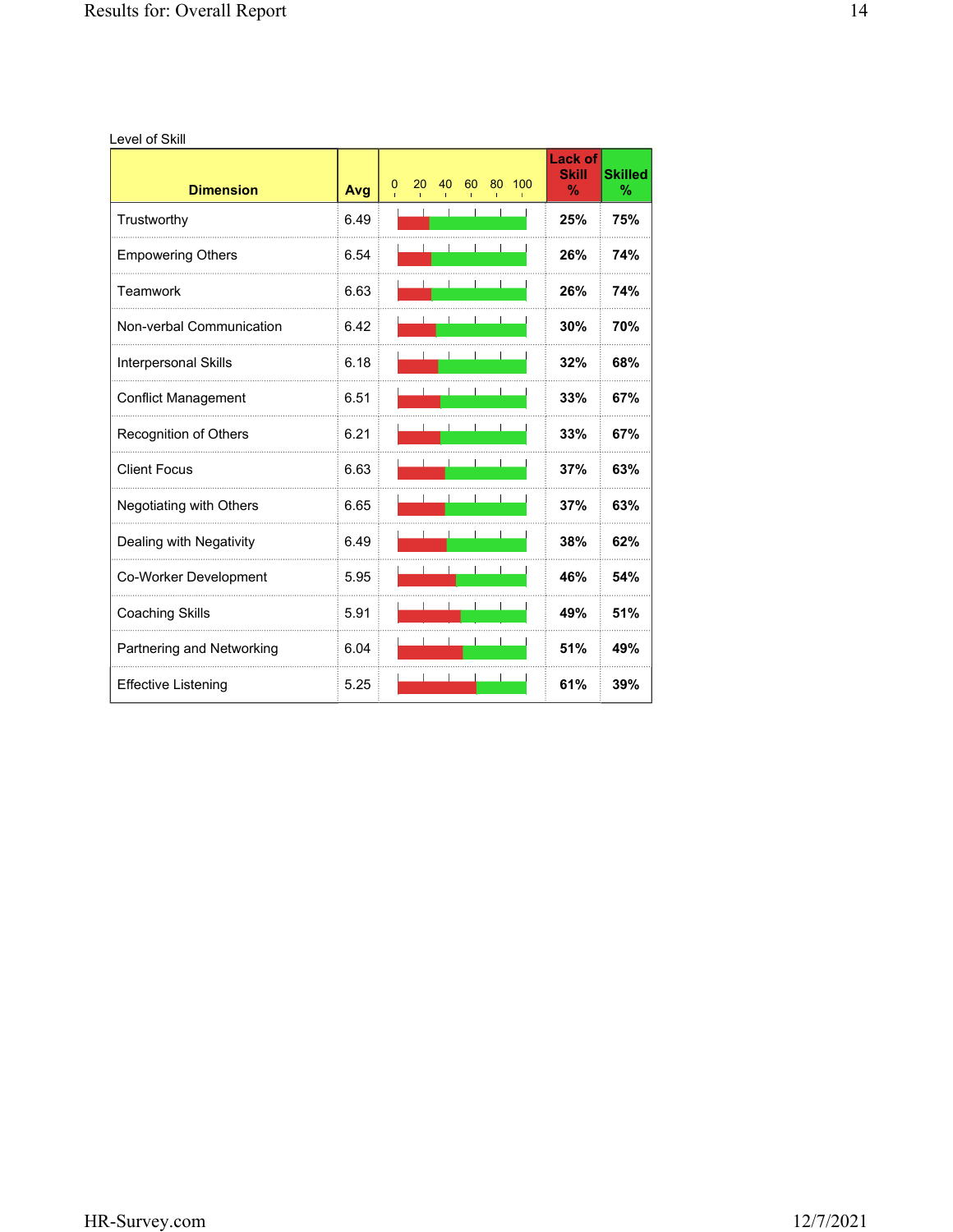(Managers)

# Level of Skill

The table below shows the responses in a more graphic form where the percentage of each kind of response is shown using a color from red (1) to green (10). The purpose of this graph is to easily compare the different items on this dimension to identify those with higher or lower levels of Skill. This table also includes the level of Skill with each item on this section of the survey. Skill in this section is defined as a response from "6 to 10" on the response scale. The amount of Skill as a percentage of all responses is shown below.

|                         |             |      | Level of     |                                        |
|-------------------------|-------------|------|--------------|----------------------------------------|
| ltem                    | $\mathbf n$ | Avg  | <b>Skill</b> |                                        |
| <b>Internal Skills</b>  |             |      |              |                                        |
| <b>Business Acumen</b>  | 49          | 6.31 | 63.3%        | 10%<br>20%<br>27%<br>20%<br>12%        |
| <b>Strategic Focus</b>  | 49          | 5.59 | 53.1%        | 14%<br>10%<br>16%<br>16%<br>29%        |
| Strategic Insight       | 47          | 6.36 | 61.7%        | 11%<br>21%<br>38%<br>11%               |
| Entrepreneurship        | 51          | 6.20 | 64.7%        | 12%<br>25%<br>24%<br>27%               |
| Self-Management         | 49          | 6.53 | 85.7%        | 10%<br>22%<br>35%<br>22%               |
| <b>Financial Skills</b> |             |      |              |                                        |
| Flexibility             | 49          | 7.02 | 83.7%        | 10%<br>14%<br>12%<br>18%<br>29%<br>10% |
| Creativity              | 49          | 6.78 | 83.7%        | 10%<br>16%<br>10%<br>20%<br>37%        |
| Planning                | 49          | 4.67 | 46.9%        | 24%<br>14%<br>18%<br>20%               |
| Accountability          | 61          | 5.21 | 59.0%        | 23%<br>11%<br>23%<br>11%<br>21%        |
| <b>External Skills</b>  |             |      |              |                                        |
| <b>Vision</b>           | 61          | 4.05 | 26.2%        | 15%<br>15%<br>20%<br>30%               |
| Continual Improvement   | 61          | 4.38 | 37.7%        | 18%<br>20%<br>18%<br>23%<br>11%        |
| <b>Managing Budgets</b> | 56          | 5.80 | 64.3%        | 13%<br>14%<br>16%<br>16%<br>18%<br>13% |
| Integrity               | 56          | 5.54 | 60.7%        | 13%<br>13%<br>16%<br>14%<br>21%        |
| <b>Conflict Skills</b>  |             |      |              |                                        |
| Negotiation             | 57          | 3.72 | 24.6%        | 28%<br>12%<br>14%<br>21%               |
| <b>Visionary Skills</b> |             |      |              |                                        |
| Punctuality             | 61          | 7.57 | 80.3%        | 15%<br>13%<br>20%<br>34%               |
| <b>Attitude</b>         | 61          | 7.10 | 75.4%        | 16%<br>21%<br>20%                      |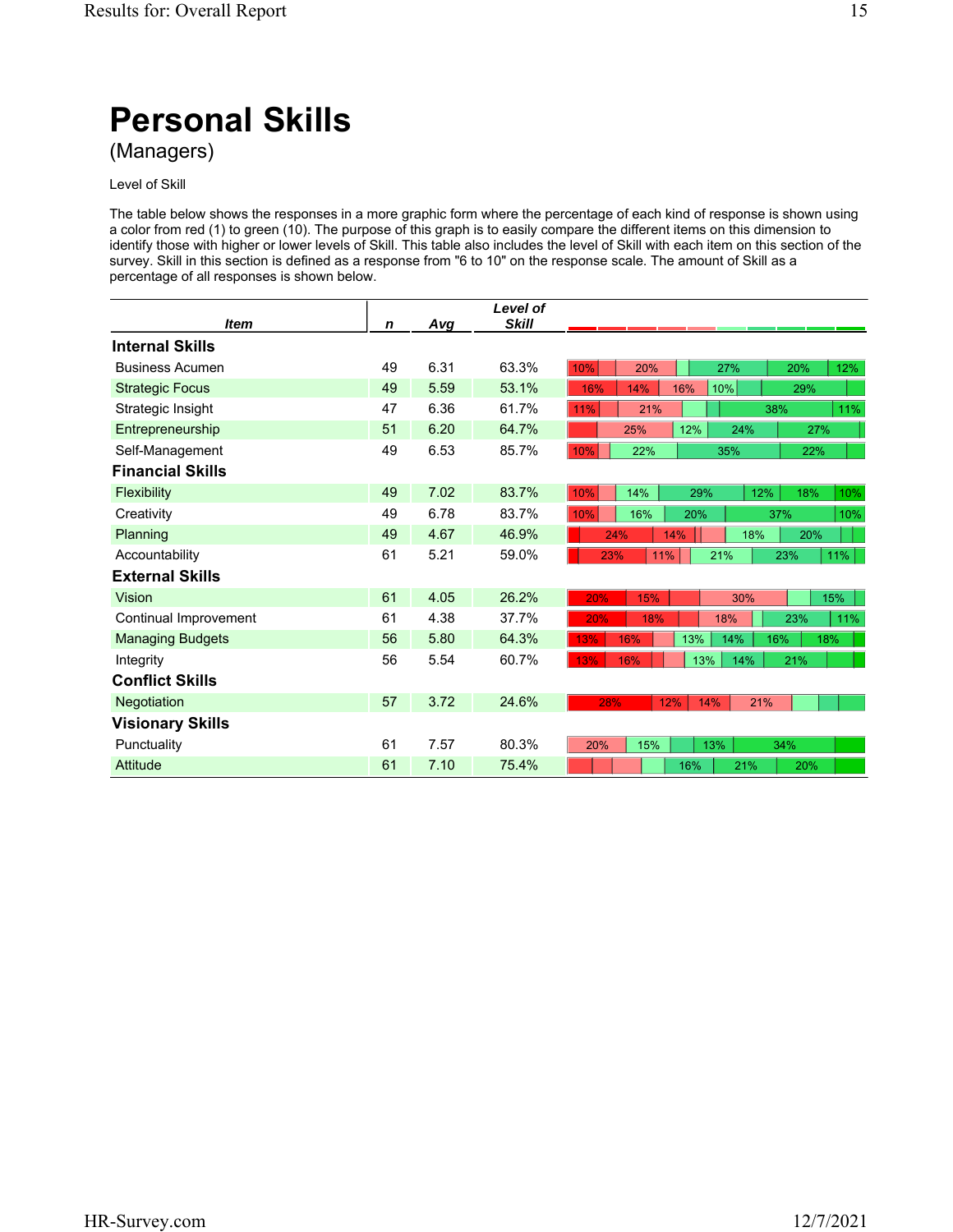Level of Skill

| <b>Dimension</b>        | Avg  | 0 | 20 | 40 | 60 | 80 | 100 | <b>Lack of</b><br><b>Skill</b><br>$\frac{9}{6}$ | <b>Skilled</b><br>$\%$ |
|-------------------------|------|---|----|----|----|----|-----|-------------------------------------------------|------------------------|
| Self-Management         | 6.53 |   |    |    |    |    |     | 14%                                             | 86%                    |
| Flexibility             | 7.02 |   |    |    |    |    |     | 16%                                             | 84%                    |
| Creativity              | 6.78 |   |    |    |    |    |     | 16%                                             | 84%                    |
| Punctuality             | 7.57 |   |    |    |    |    |     | 20%                                             | 80%                    |
| Attitude                | 7.10 |   |    |    |    |    |     | 25%                                             | 75%                    |
| Entrepreneurship        | 6.20 |   |    |    |    |    |     | 35%                                             | 65%                    |
| <b>Managing Budgets</b> | 5.80 |   |    |    |    |    |     | 36%                                             | 64%                    |
| <b>Business Acumen</b>  | 6.31 |   |    |    |    |    |     | 37%                                             | 63%                    |
| Strategic Insight       | 6.36 |   |    |    |    |    |     | 38%                                             | 62%                    |
| Integrity               | 5.54 |   |    |    |    |    |     | 39%                                             | 61%                    |
| Accountability          | 5.21 |   |    |    |    |    |     | 41%                                             | 59%                    |
| <b>Strategic Focus</b>  | 5.59 |   |    |    |    |    |     | 47%                                             | 53%                    |
| Planning                | 4.67 |   |    |    |    |    |     | 53%                                             | 47%                    |
| Continual Improvement   | 4.38 |   |    |    |    |    |     | 62%                                             | 38%                    |
| Vision                  | 4.05 |   |    |    |    |    |     | 74%                                             | 26%                    |
| Negotiation             | 3.72 |   |    |    |    |    |     | 75%                                             | 25%                    |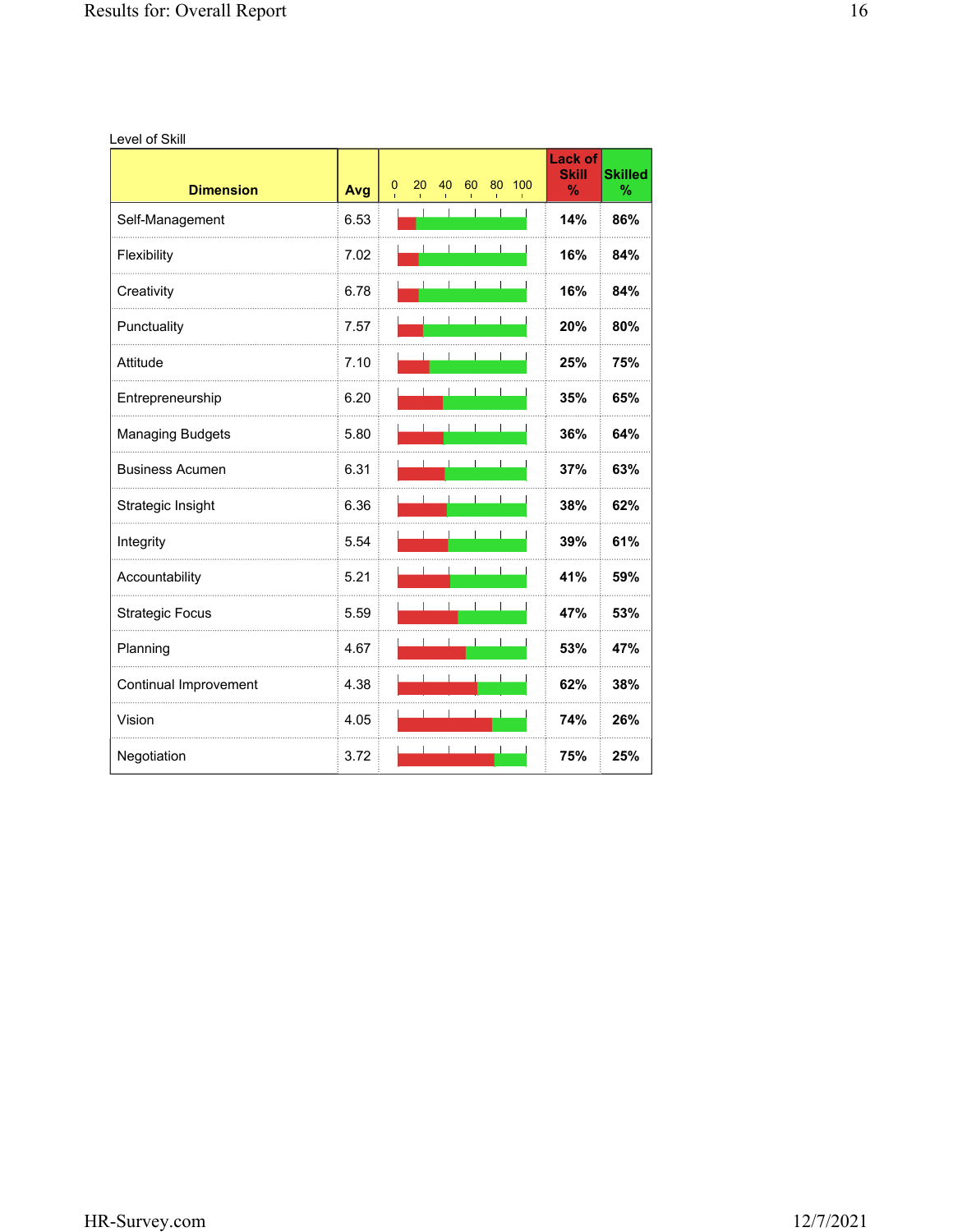# **What suggestions do you have for improving your Job Skills?**

| <b>Topic</b>          | <b>Count</b> |
|-----------------------|--------------|
| Training/Development  | 30           |
| <b>Customer Focus</b> | 17           |
| Communication         | 10           |
| Process & Procedure   | 10           |
| Practice              | 10           |
| More Time             | 7            |
| Leadership            | 5            |
| Decision Making       | 4            |
| Goals/Objectives      | 4            |
| Regulatory/Compliance | 4            |
| <b>Selling Tools</b>  | 4            |
| Quotas                | 2            |
| Activities            | 1            |
| I eads                | 1            |

# **Training/Development**

- Learning how to draft enticing emails and sales brochures. (Supervisors)
- We could use more training. (Supervisors)
- I learn from others and can appreciate the skills that they have. I could benefit from listening to successful sales calls. (Supervisors)
- More training on tech and other areas of our business. (Supervisors)
- Coaching from multiple experts and not just one or two externals. (Supervisors)
- Continuing education in the manager area. I've been here over a year and still have many questions that need answered. (Supervisors)
- More online training for new recruits. (Supervisors)
- I need training around internal communications and the standard channels that should be used to work together. Continued Education on Salesforce new hire training is needed. (Supervisors)
- Continuing education classes. (Supervisors)
- More training on the tools we use for selling. (Supervisors)
- We need better training on the systems used. Reps needs to work with their marketing organization. (Supervisors)
- Training on "Social Selling" -- finding and connecting with potential buyers using social media platforms. (Supervisors)
- I would like more training for the new processes being implemented. (Supervisors)
- Continued training and coaching on specific products. (Supervisors)
- Utilize realistic scenarios in training. The training should be more relevant to the actual work performed on the job. (Supervisors)
- Make sure the training is relevant. (Supervisors)
- Learn how to maintain control of the conversation throughout a sales pitch or demonstration. (Supervisors)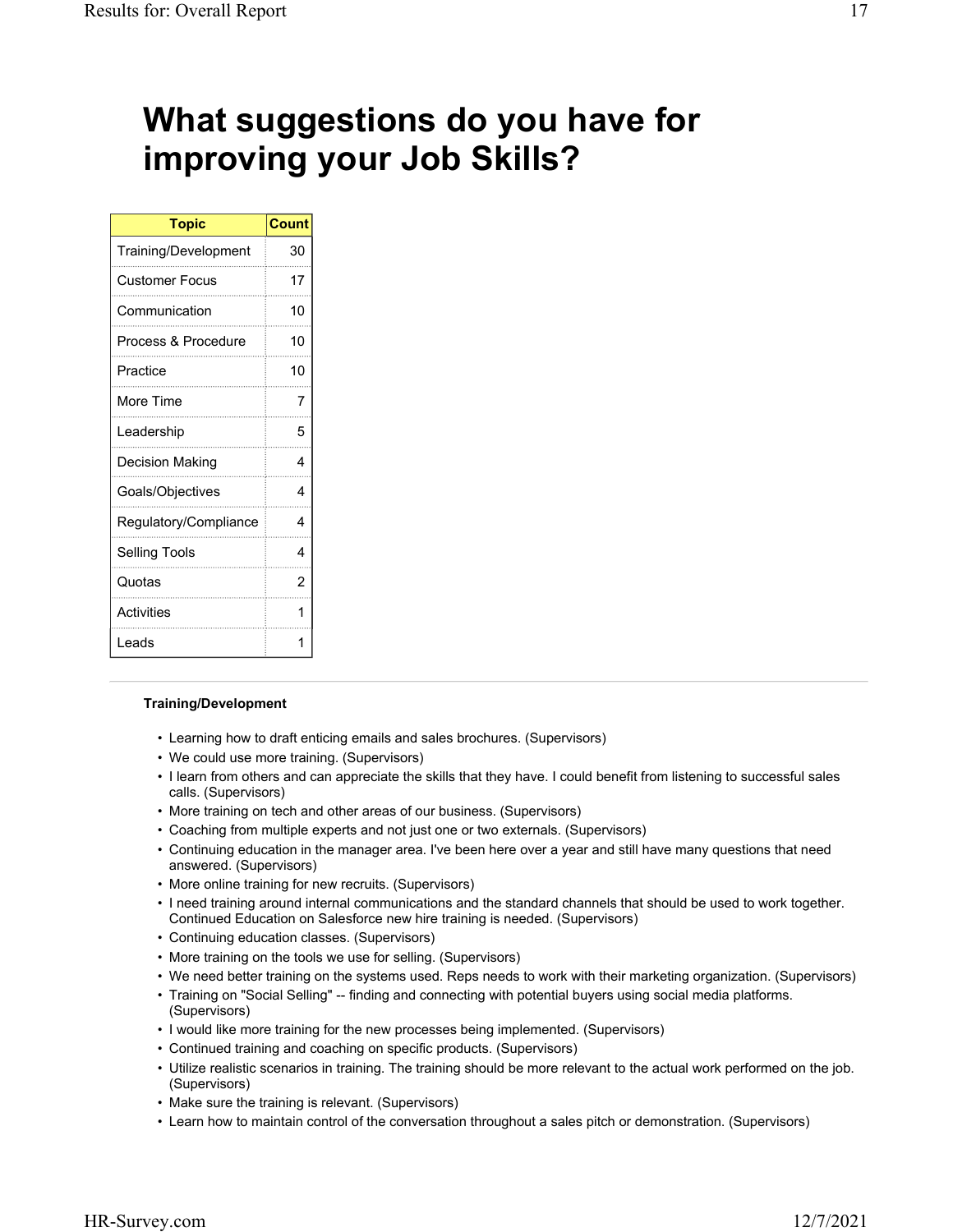- Purchase more in-person or online managerial programs. (Supervisors)
- Offer more training for the "real world" applications. So far, the majority of the training has been generalized and doesn't focus on my division. (Supervisors)
- I would like to have technical training in various software/productivity applications. (Supervisors)
- Learning how to ask the right questions to determine the goals of the customer. (Supervisors)
- Learn how to respond better to rejections. (Supervisors)
- Continuing education for managers and business development (Supervisors)
- Develop a work plan. (Supervisors)
- Develop a list of prospective customers. (Supervisors)
- Learn how to better utilize quotas. (Supervisors)
- Offer a workshop on maximizing internal relationships. (Managers)
- Practice more customer calls. The more you do the better you get at it. (Managers)
- I would like training that addresses new technical tools that would provide better quotas. (Managers)

# **Customer Focus**

- Learning deeply about your customer or target audience. Understand what their needs are. (Supervisors)
- Keeping the conversation with potential customers going. (Supervisors)
- Ability to have the latest models available for the customers to review. (Supervisors)
- Build rapport with the clients and customers. (Supervisors)
- To understand that it is more important to solve the customer's needs than to just close the deal. (Supervisors)
- I need to be able to anticipate future challenges that may arise with customers and to proactively prepare solutions. (Supervisors)
- Walking our potential customers through successful product demonstrations. (Supervisors)
- Guide prospects through an easy-to-follow demonstrations of the products. (Supervisors)
- Cultivate meaningful relationships with their buyers and decision makers. (Supervisors)
- Following up with prospects (Supervisors)
- Provide actionable insight to prospects. (Supervisors)
- Need to reach key decision makers and project leaders. (Supervisors)
- Practice my skills to further build relationships with customers. (Supervisors)
- Learning how to take an interest in the needs of others. (Supervisors)
- Understanding how to get the customer to decide to buy. (Supervisors)
- Understanding what business problem the customer is trying to solve. (Supervisors)
- Need to set aside time for prospecting new customers. (Supervisors)

#### **Communication**

- Clear and effective communication skills are required. (Supervisors)
- Optimize professional and social media profiles. (Supervisors)
- More cross-communication between people regarding tactics that work. (Supervisors)
- Improve active listening skills. (Supervisors)
- Building confidence in communication. (Supervisors)
- Follow up with additional information through a phone call or email. (Supervisors)
- Confirm agreements and information with follow-up emails. (Supervisors)
- Improve my listening skills (Managers)
- Understanding non-verbal skills better. (Managers)
- Respond quicker to requests for information. Need to be more responsive. (Managers)

# **Process & Procedure**

- Industry standards knowledge certification (Supervisors)
- I need to focus more on time management each day. I should set micro-goals to help see what has been accomplished. (Supervisors)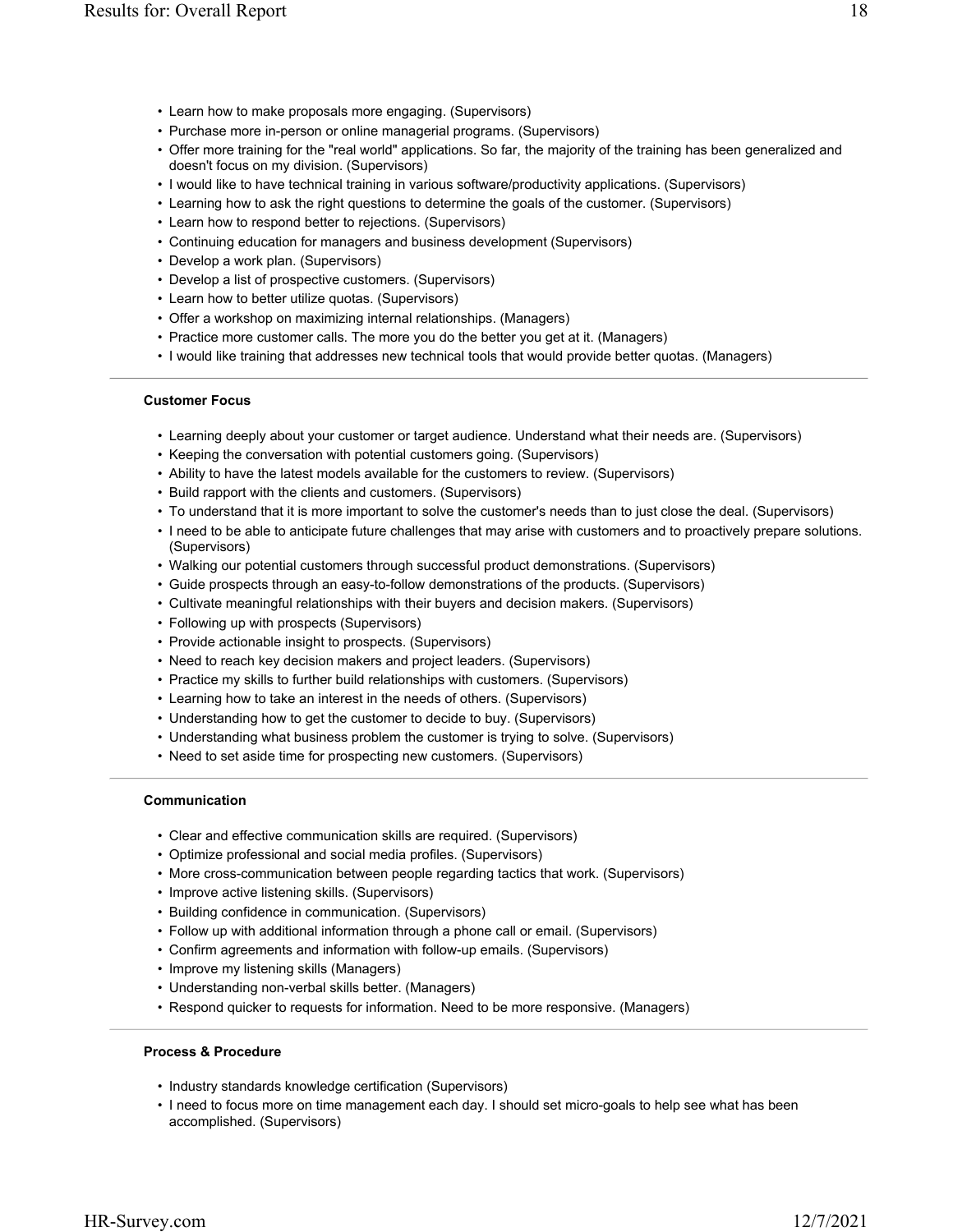- Less of a need to focus on telephone call handling. (Supervisors)
- Overhaul the manager support system. We spend entirely too much time on non-supervisory related activities. (Supervisors)
- We need to start using e-signatures to finalize contracts. (Supervisors)
- Stop moving accounts around to benefit others. (Supervisors)
- Stop trying to micro-manage our customers via calls. (Supervisors)
- Reduce the non-supervision tasks and paperwork so we can focus more time on selling. (Supervisors)
- I could do better by having less administrative work. (Supervisors)
- Utilize scripts for phone calls may help (Supervisors)

#### **Practice**

- Keep up-to-date with selling skills through de-briefing sessions offered by associates. (Supervisors)
- More practice and repetition in making successful calls. I need to better understand what I need to do. (Supervisors)
- Strengthen and refine closing techniques to help seal the deal. (Supervisors)
- I need more practice public speaking. (Supervisors)
- I would like to work with a mentor to help improve my supervisory skills. (Supervisors)
- Improvements to my self-confidence. (Supervisors)
- Keep up with technical skills (Supervisors)
- To be able to understand different selling styles, strengths, and weaknesses to help improve supervisory technique. (Supervisors)
- Find someone who is successful and mirror what they do (Supervisors)
- Meetings and breakout sessions with high performers. (Managers)

#### **More Time**

- More time in this position. Each day I get a little better. Practice makes perfect. (Supervisors)
- More time to learn about our customers and how our products can assist them. (Supervisors)
- Allow for more time to build rapport with customers. Stop the minimum daily quotas. (Supervisors)
- We should spend more time doing on-line demonstrations and video-conferencing with customers. This is a new digital business world. (Supervisors)
- Giving the supervisors more time to actually supervise versus focusing their time on completing quotas. (Supervisors)
- Give me more time to discover opportunities for using the new tools. (Supervisors)
- I need more time for account understanding. (Supervisors)

### **Leadership**

- More supervisory training (Supervisors)
- Supervisory training to improve emotional intelligence. (Supervisors)
- I need more feedback and transparency from management. We need a clear vision across the company that each and every manager adheres to. (Supervisors)
- I need to figure out which supervisory skills I need to improve, and set goals. (Supervisors)
- Take management classes (Supervisors)

# **Decision Making**

- Need to be able to make strategic decisions. (Supervisors)
- Supervisory reps need to be able to adapt to a variety of situations. (Supervisors)
- Be more willing to quickly adopt new strategies or techniques. (Supervisors)
- Avoid being overly confident about closing a deal. (Supervisors)

#### **Goals/Objectives**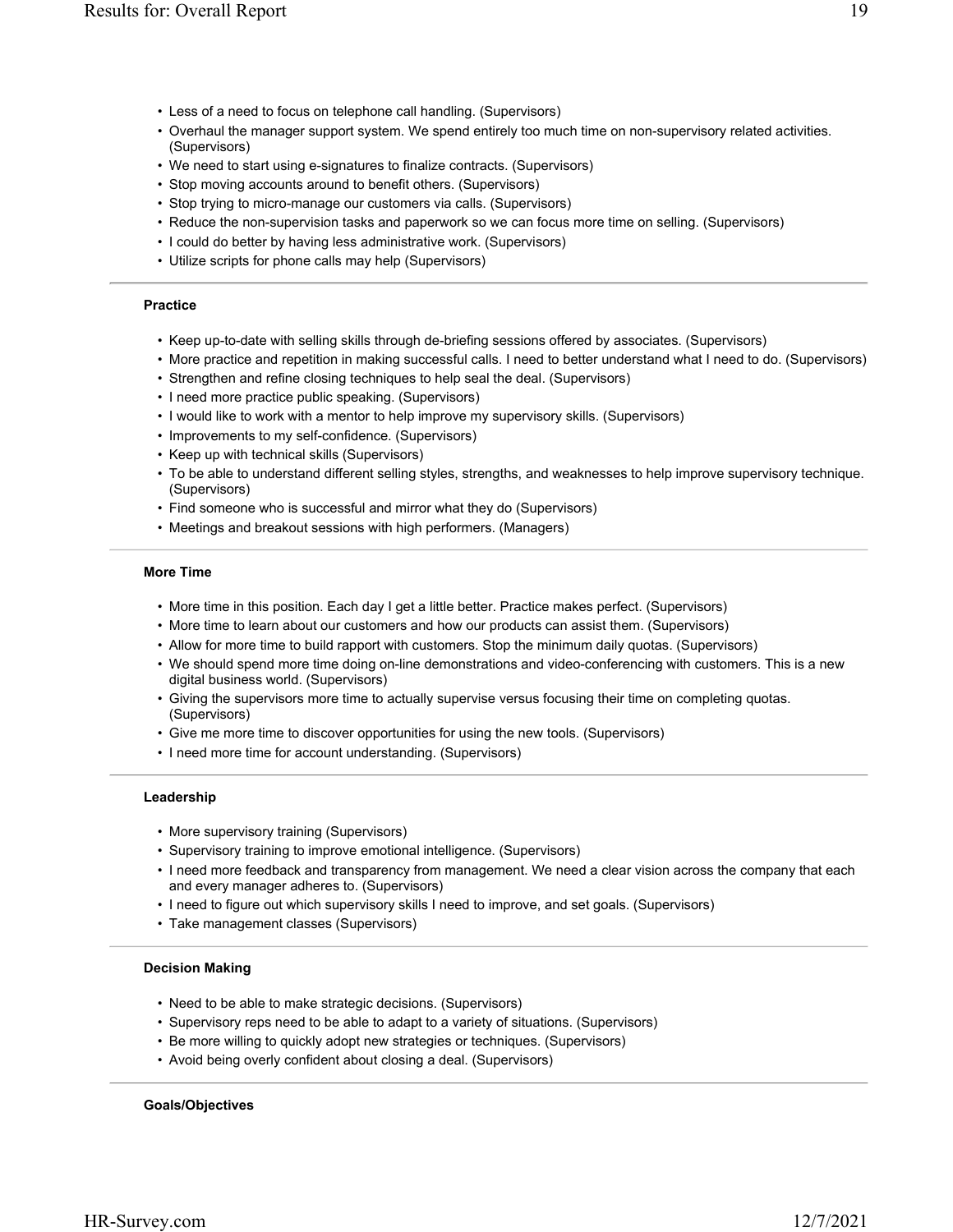- Don't focus so much on meeting sales goals and quotas. It's the quality of the sales, not the quantity. (Supervisors)
- Creating goals that can help me focus my attention and action. (Supervisors)
- Discuss goals and plans with my manager. (Supervisors)
- Being more effective in prioritizing time to exceed goals. (Managers)

# **Regulatory/Compliance**

- It is important to understand the products we are selling. (Supervisors)
- Having deep product knowledge means you can answer any question (Supervisors)
- I need to increase my current level of business acumen. (Supervisors)
- Avoid using tools that decrease productivity. (Supervisors)

# **Selling Tools**

- I'm new to management, I would like additional instruction on it. (Supervisors)
- Better computer tech would help. (Supervisors)
- Simplify the selling tools being used. (Supervisors)
- We could use more tools to view spending/buying habits and specific purchase histories of our customers. (Supervisors)

### **Quotas**

- Don't focus so much on quotas. We need more managerial support. (Supervisors)
- Don't focus solely on hitting personal numbers. Personal rapport is just as important. (Supervisors)

# **Activities**

• Improved scheduling and planning of daily activities to maximize efficiency. (Supervisors)

#### **Leads**

• Give us access to various on-line resources like D&B and LinkedIn to help identify the key decision makers. (Supervisors)

# **Other Comment**

• To improve my attitude and think more positively. (Supervisors)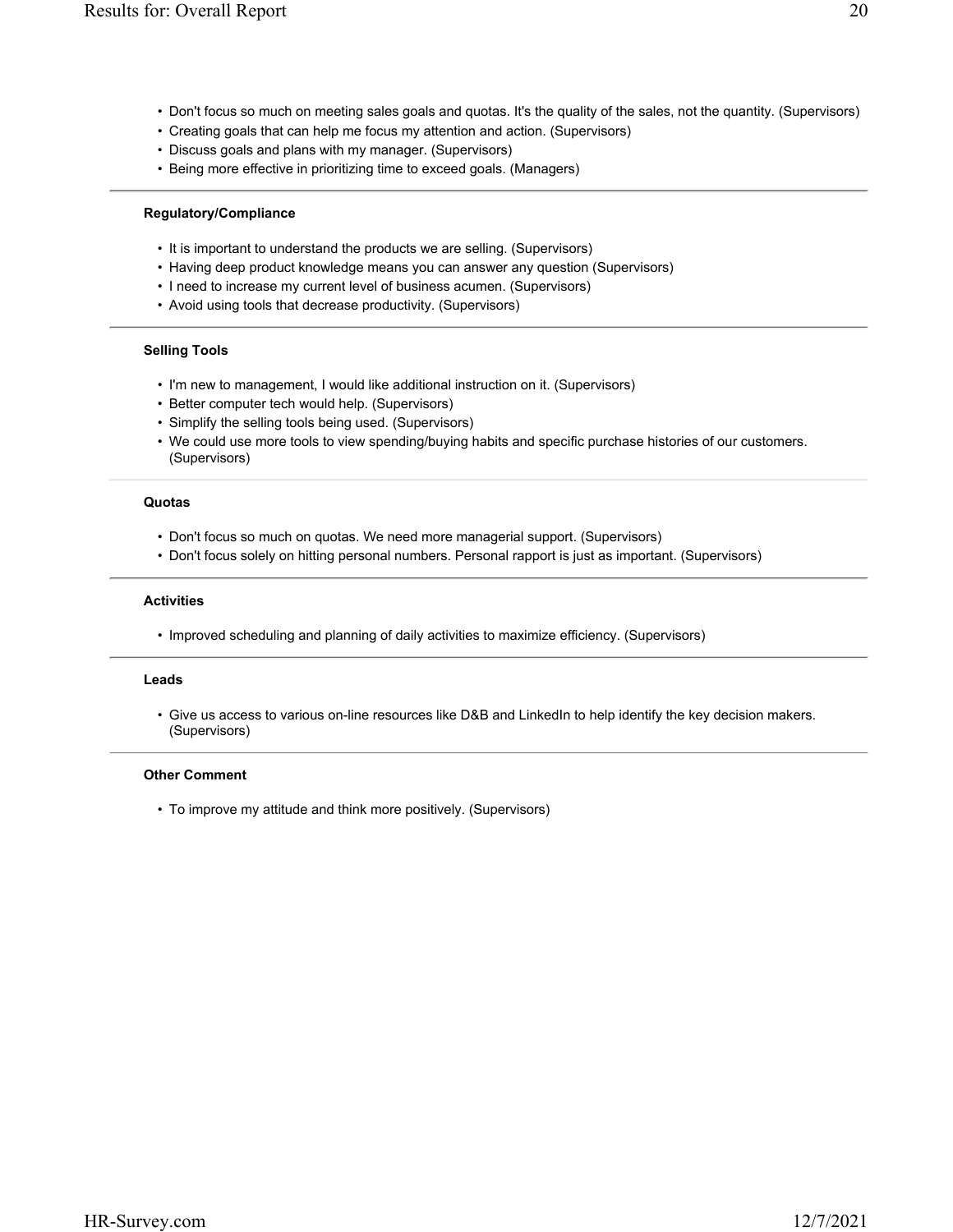# **What suggestions do you have for improving your Organization Skills?**

| <b>Topic</b>          | <b>Count</b> |
|-----------------------|--------------|
| Training/Development  | 48           |
| <b>Selling Tools</b>  | 9            |
| Technology            | 8            |
| More Time             | 6            |
| Process & Procedure   | 5            |
| Scheduling & Time     | 3            |
| Quotas                | 3            |
| <b>Customer Focus</b> | 1            |
| Hiring                | 1            |
| Incentive             | 1            |
| It is Good Now        | 1            |
| Book                  |              |

# **Training/Development**

- More practice using the newest software tools. (Supervisors)
- Repetition, practice, and learning from more experienced colleagues. (Supervisors)
- Repetition and more time. (Supervisors)
- Additional training in workshops and sessions. (Supervisors)
- More training (Supervisors)
- Have some training on other tools used less often. (Supervisors)
- Teach more than just the basics. (Supervisors)
- Offer brief training sessions of specific software applications. (Supervisors)
- Self-directed training web-based tutorials (Supervisors)
- Offer mentor opportunities for training to see how experienced managers utilize the systems. (Supervisors)
- Give me access to experts strong in the places where I need help. (Supervisors)
- Systems training is especially needed for new hires. (Supervisors)
- I need more training (Supervisors)
- Have a course for each key system (Supervisors)
- More training with after-hours options (Supervisors)
- Offer training on how to set up group chats and video conferencing. (Supervisors)
- Offer actual systems training. The simulators aren't close enough to reality. (Supervisors)
- Offer training about remote connections and how to work more effectively remotely. (Supervisors)
- Offered systems training as continued education. (Supervisors)
- Need more practice with Systems. I didn't get an opportunity participate in the video conference about it. (Supervisors)
- I requested additional training on the Regional Asset system. (Supervisors)
- The current systems training is not as organized as it needs to be. (Supervisors)
- More initial training on gMail and additional other on-line tools. (Supervisors)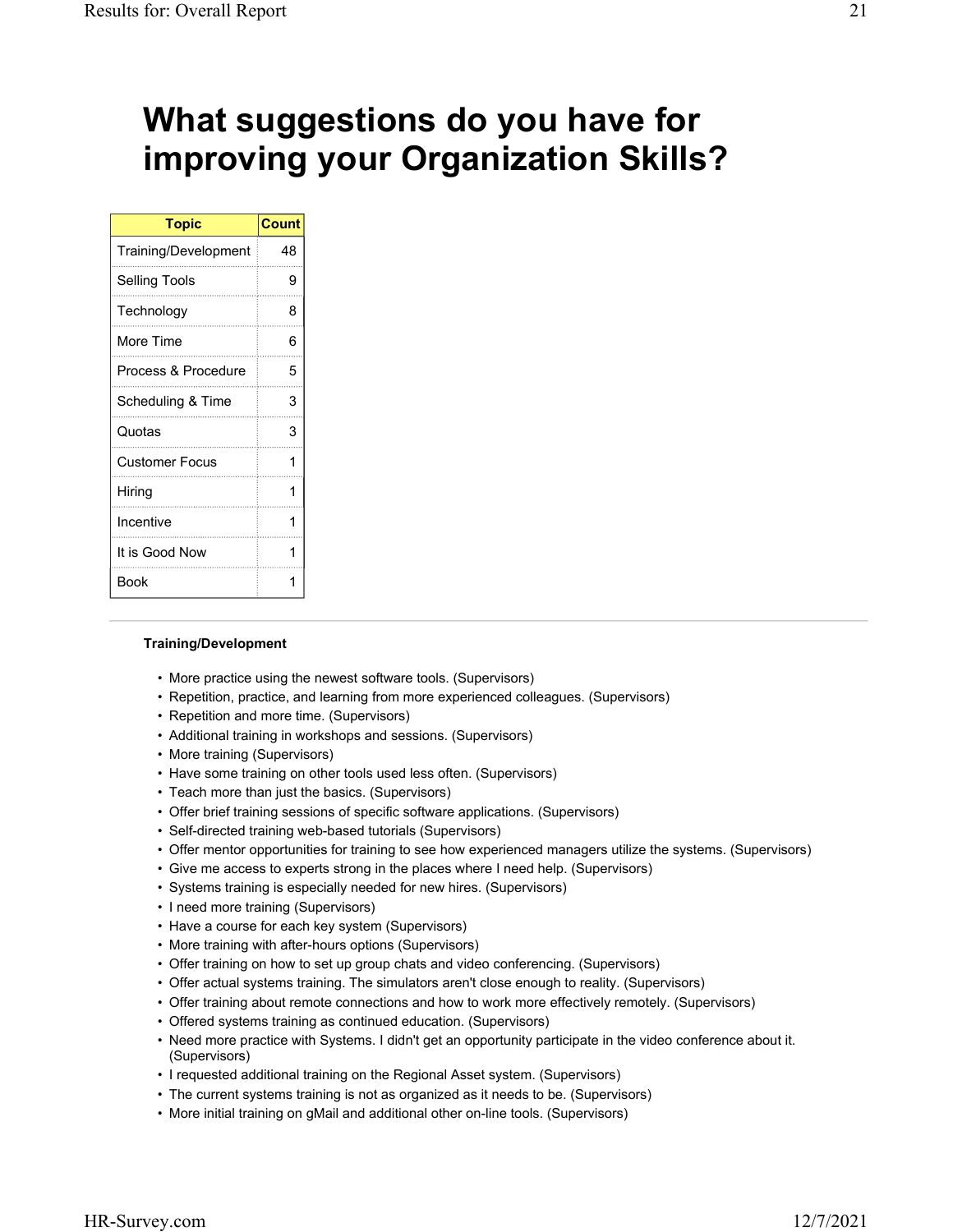- Classroom training and one-one-one training. (Supervisors)
- Training (Supervisors)
- The overall training was a great overview of the system (Supervisors)
- Sorry. But I have never been given instructions on how to use these programs. Often times the training that is learned isn't shared with others. (Supervisors)
- We need training on Microsoft Teams and One Note. (Supervisors)
- Teach us about skills that can cross over . (Supervisors)
- Provide follow-up training after a few months on the job. (Supervisors)
- Please give more training on how to use the current video conferencing options on the Internet. (Supervisors)
- Make the training manadatory and self paced through a company-wide or intranet training site. (Supervisors)
- We need more thorough training. (Supervisors)
- I would prefer in-person training. (Supervisors)
- Don't require training that is not relevant to our business areas. (Supervisors)
- More training with actual situations and experiences from past clients (Supervisors)
- The Accounting Department has had no training yet. Training should have been done in this critical area. (Supervisors)
- The only training I am receiving is on-the-job training. (Supervisors)
- We need more practice using the systems we have now. (Supervisors)
- More hands-on training and learning by doing (Supervisors)
- More practical training on the systems. (Supervisors)
- Provide more systems training (Supervisors)
- Maybe more in-depth training instead of just a brief overview. (Supervisors)
- More hands on experiences in the training. (Supervisors)
- Update the systems skills training. At first, the training was good. But now it definately needs updating. (Supervisors)
- Outlook 365 needs updated training. The existing training is from several years (and versions) ago. (Supervisors)
- Need 1-on-1 types of training (Supervisors)
- More one on one training. (Supervisors)

# **Selling Tools**

- While there are new tools available to use, there is not enough time to learn how to use them. (Supervisors)
- I need to find time to work with the systems. (Supervisors)
- Teach using brief overviews for each system (Supervisors)
- I'm not familiar with XBA System. (Supervisors)
- I need more experience with each system to get more familiar with them. (Supervisors)
- I think we need a working to-do list system. How about using Worforce. (Supervisors)
- Please add additional tools that would help to manage customer follow-ups (Supervisors)
- We need new tools to make your day-to-day processes more streamlined and allow more time for developing client relationships. (Supervisors)
- I think the systems are fairly easy to use. (Supervisors)

# **Technology**

- We need better phone systems so that we don't have the static, dropped calls, and non-connectivity. (Supervisors)
- I would like more training in Excel, Word, and Outlook (Supervisors)
- You need to increase the internet speed. Video conferences are too slow because of it. (Supervisors)
- More computer skills-training (Supervisors)
- Utilize WorkSpace to its fullest extent and only having one system. (Supervisors)
- Creat a new User Manual for the systems (Supervisors)
- Create a web-based video portal which explains how to use the different systems. (Supervisors)
- Offer step-by-step instructions for the newer systems. (Supervisors)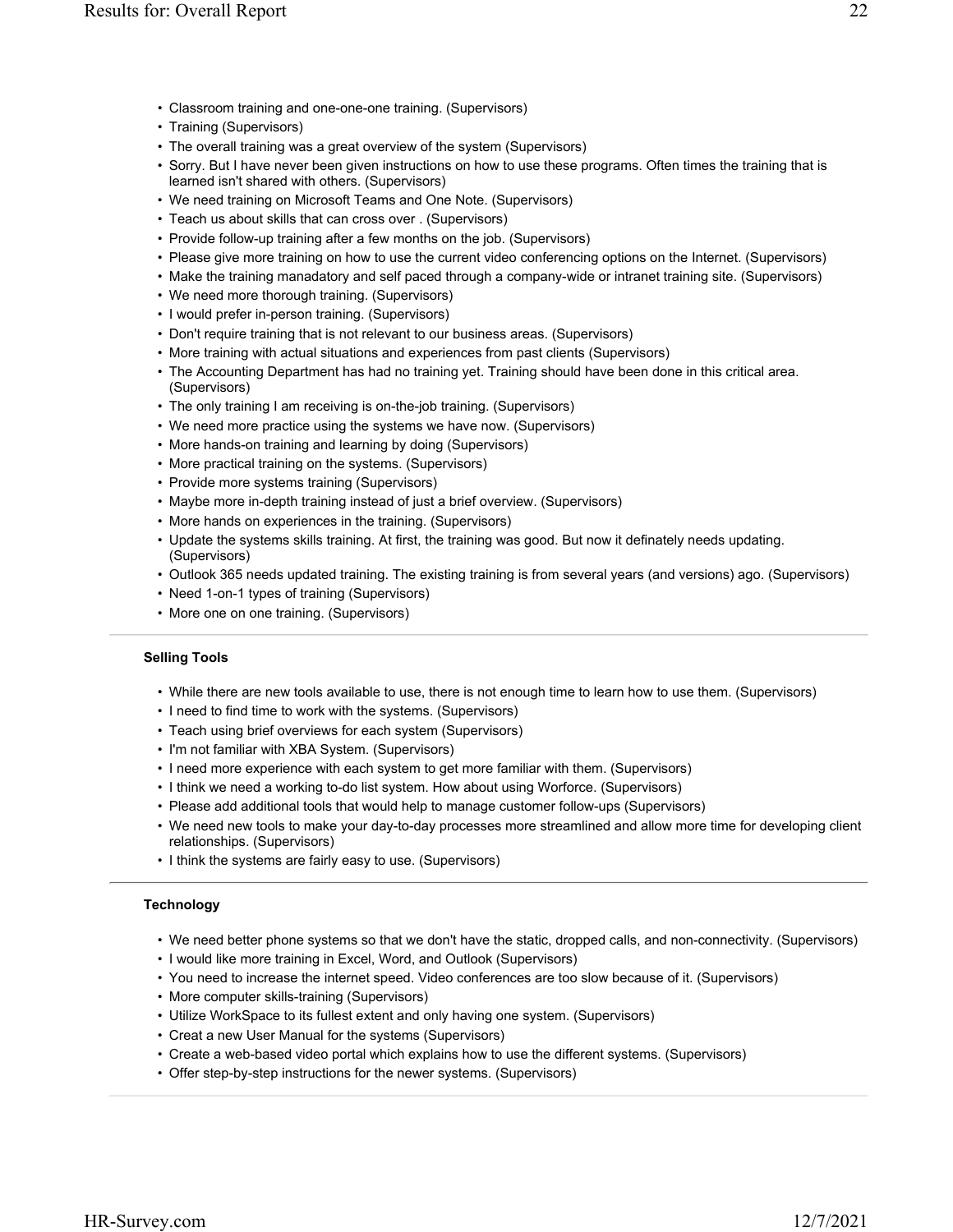#### **More Time**

- More time for training (Supervisors)
- More Time. Its difficult to lean on colleagues for help when they have quotas they need to meet. (Supervisors)
- Time. More time. (Supervisors)
- More time with the systems (Supervisors)
- Allow more time for training in Office applications such as Power-Point. (Supervisors)
- We need more time on these processes and more time with these applications on the job. (Supervisors)

#### **Process & Procedure**

- Remove expired or outdated information. (Supervisors)
- Please update the schedule of courses offered. Some of the information is out of date. (Supervisors)
- Rotate the standard course offerings at each site on a monthly basis. (Supervisors)
- Once we are hired, someone should explain how to set up system access right away. New employees hsould be given access immediately. (Supervisors)
- Include a "best practices" resource for employees (Supervisors)

#### **Scheduling & Time**

- More off-hours training opportunities. (Supervisors)
- I would like someone to show me how to schedule rooms. (Supervisors)
- I should get experience on the job. But additional off-hours training would help. (Supervisors)

#### **Quotas**

- Correct the reporting of key quotas and numbers. (Supervisors)
- There needs to be a better way to get accurate quotas. (Supervisors)
- Please update our systems. The quotas are getting out of date. (Supervisors)

#### **Customer Focus**

• Need help trying to find customer details and contact management. (Supervisors)

#### **Hiring**

• The new hire orientation is great, but once I started working I had more questions than were covered during the training. (Supervisors)

### **Incentive**

• Give new employees additional training on these systems. (Supervisors)

#### **It is Good Now**

• I don't need training at this time. I am knowledgeable about the systems I use. (Supervisors)

#### **Book**

• Create a company-wide handbook with 'how-tos'. (Supervisors)

#### **Other Comment**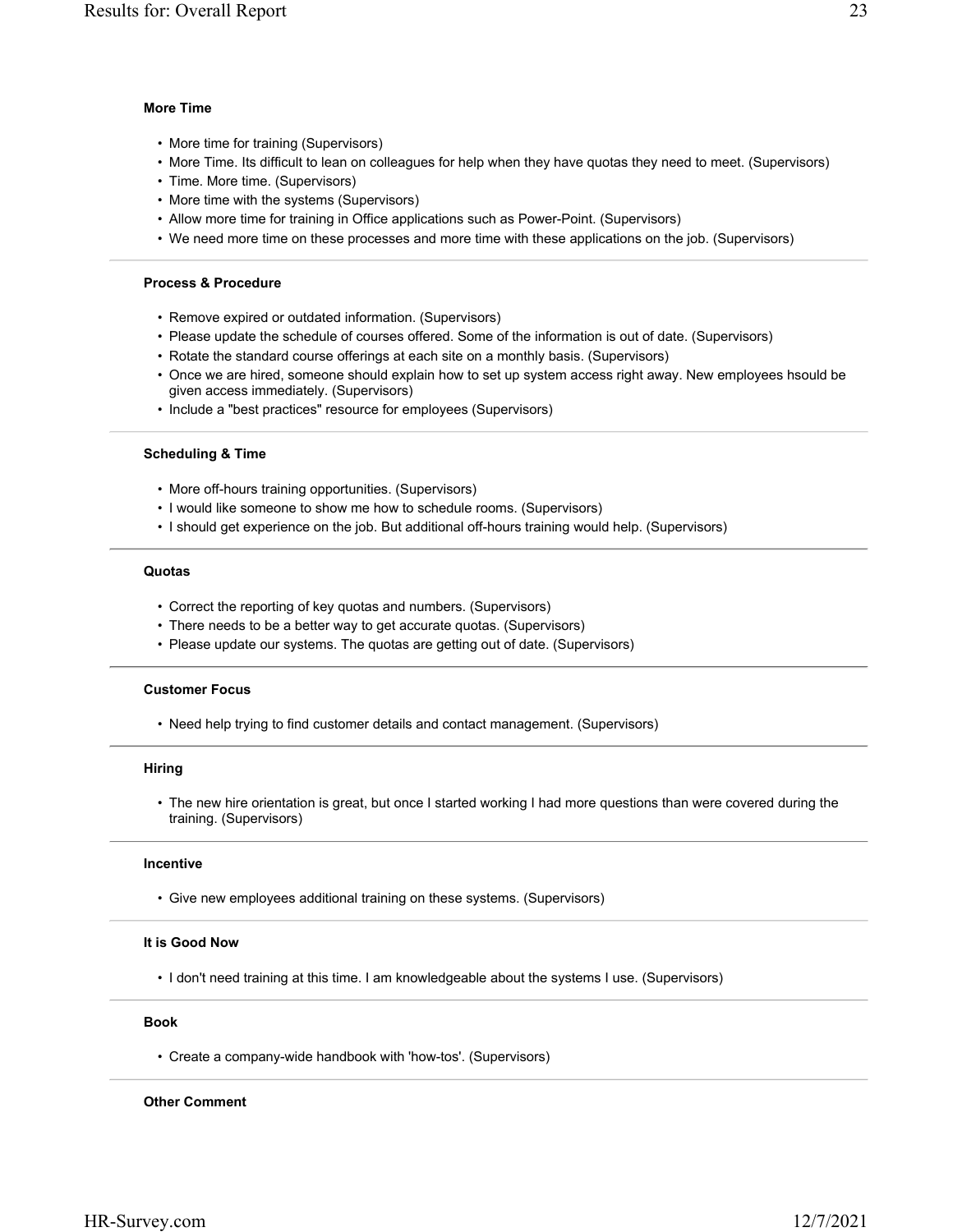• I need more time in the system. (Supervisors)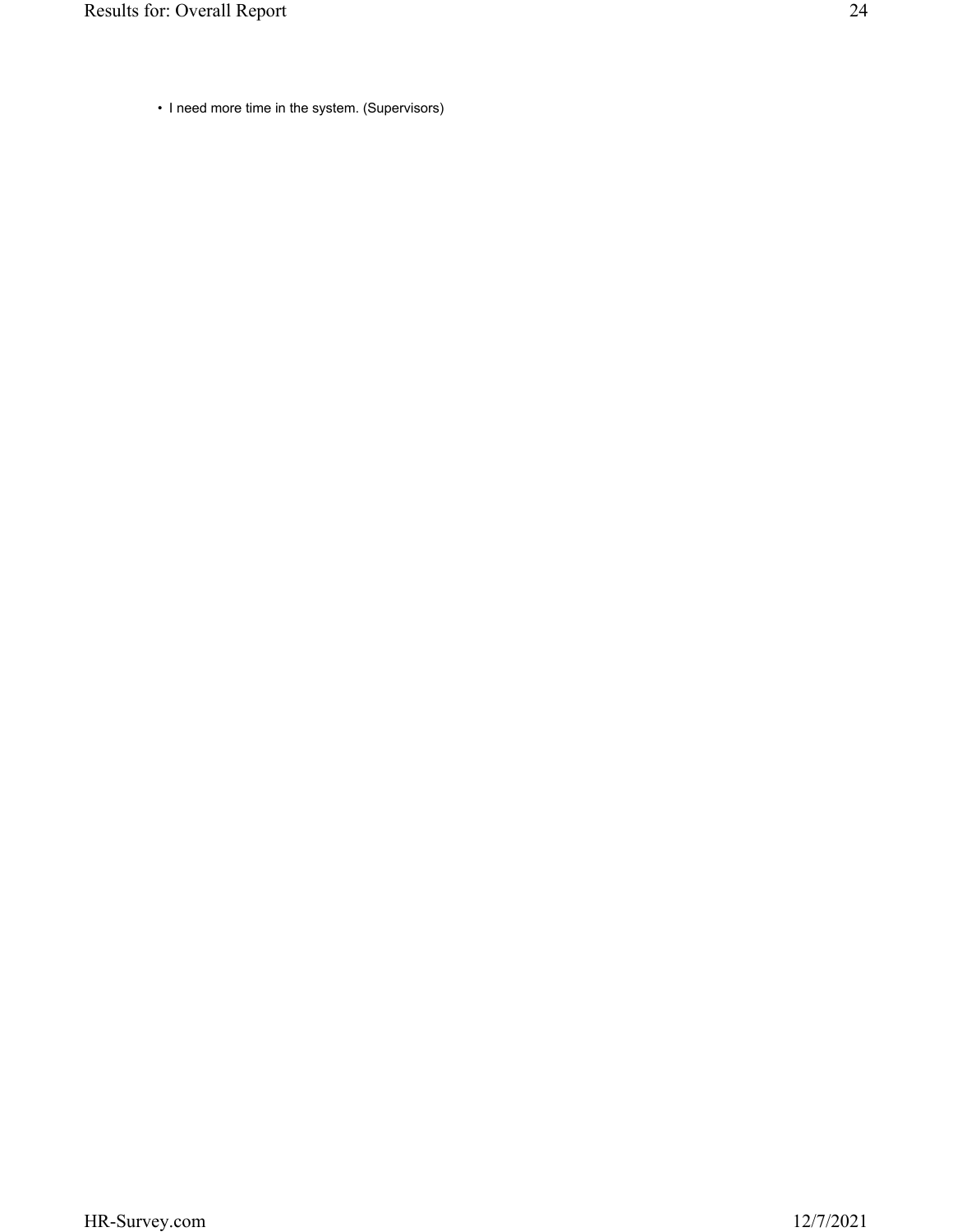# **What are the challenges that you face in developing yourself?**

| <b>Topic</b>               | <b>Count</b> |
|----------------------------|--------------|
| More Time                  | 28           |
| Training/Development       | 25           |
| Quotas                     | 16           |
| Workload                   | 9            |
| Process & Procedure        | 8            |
| Culture                    | 7            |
| <b>Customer Focus</b>      | 6            |
| Promotion/Opportunities    | 5            |
| Tools                      | 5            |
| <b>Working Environment</b> | 3            |
| Leadership                 | 2            |
| Regulatory/Compliance      | 2            |
| Communication              | 1            |

# **More Time**

- I wish I had more time to participate in training or watch training videos. My job requires too much of my time in order to meet the sales quotas. (Supervisors)
- I feel I am running out of time to do my current job (Supervisors)
- More time during the workday. (Supervisors)
- More time. There is a lot of focus on meeting minimum quotas. Making time for self-development should be a priority. (Supervisors)
- Would like more time to do it. (Supervisors)
- Having the time to do anything beyond my job. Unfortunately my job requires the majority of my time. (Supervisors)
- Lack of time and resources. (Supervisors)
- Allocating enough time to do it (Supervisors)
- Trying to juggle multiple tasks at the same time is difficult for me since I'm new. (Supervisors)
- Time management is important. Plus additional training on where to locate important resources. (Supervisors)
- Managers are too impatient in closing deals. (Supervisors)
- I need to give myself more time to learn. (Supervisors)
- Having time available to attend the required training and still meet your daily quotas. (Supervisors)
- Time management. I still struggle with the day-to-day volume of work. (Supervisors)
- My biggest hurdle in attending training is finding the time to do it. (Supervisors)
- More time. Attending a training workshop takes time away from meeting my quotas. There should be some exceptions for attending training. This will be more benefitial in the long run. (Supervisors)
- Allowing for time away from the job and not have to worry about meeting the quotas. (Supervisors)
- Time. The workload is extreme. (Supervisors)
- It is hard to manage my time between training and required quotas (Supervisors)
- Being able to mahe the time to attend training and development. (Supervisors)
- Not enough time to spend on customer relations. I keep having to address issues that should have been handled by the customer service department. (Supervisors)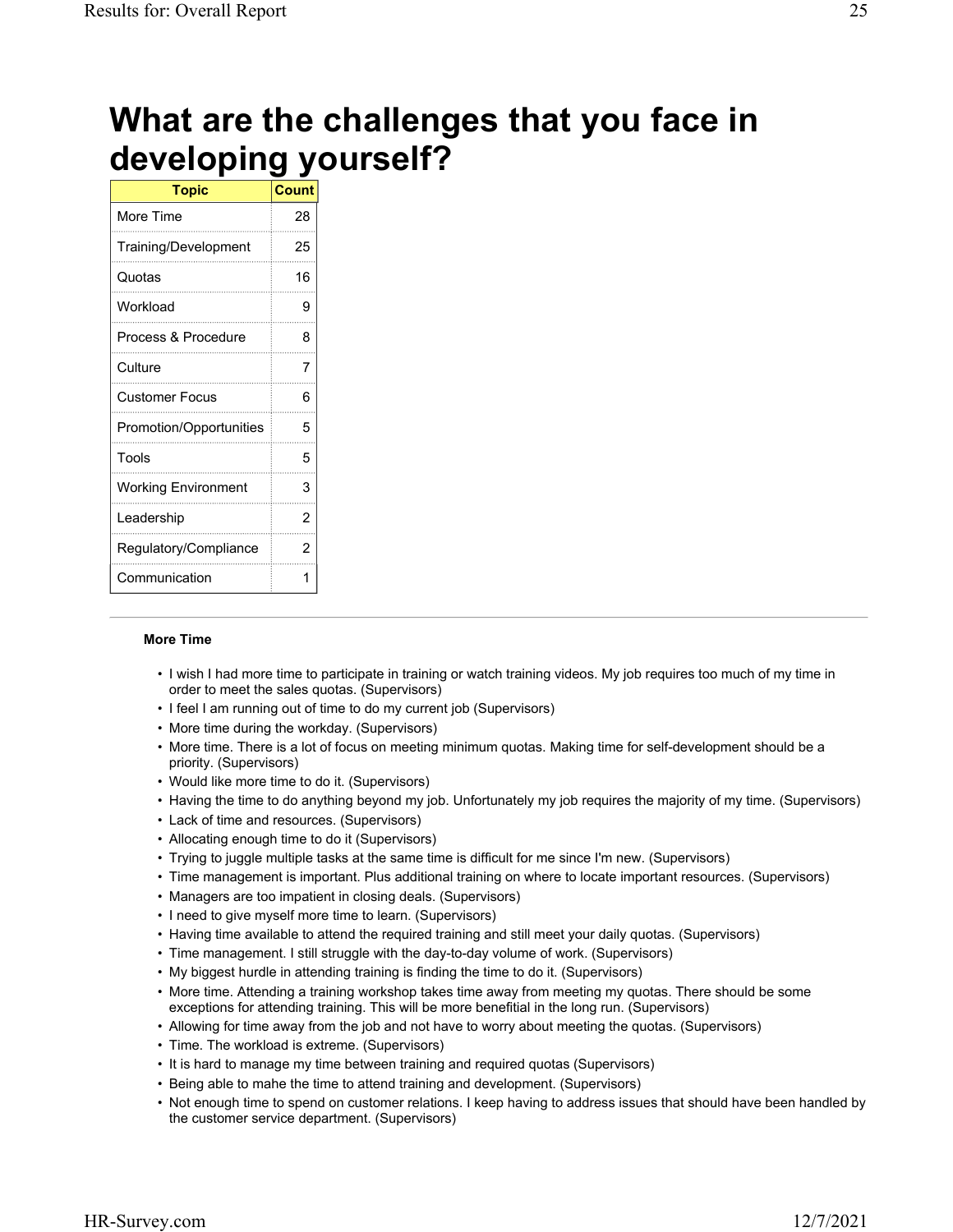- Time is a major challenge in attending training and development workshops. (Supervisors)
- Time. It's difficult to meet customer needs, respond to customer issues, give product demonstrations, and attend meetings within a shift. (Supervisors)
- No time to meet the quotas with all the administrative work we have to do. (Supervisors)
- Finding the time to attend training workshops when my time is so valuable and important to meeting my quotas. (Supervisors)
- Finding time for learning activities. (Supervisors)
- Time management. Addressing immediate problems seems to take precedence over training needs. Not enough time. (Managers)
- Time management is important for getting work done on time. (Managers)

# **Training/Development**

- Since I have to spend so much of my time on sales, I rarely get to attend training workshops. (Supervisors)
- Attending training workshops requires time away from making sales. We should be compensated accordingly. (Supervisors)
- I'm not aware of what training workshops are available. (Supervisors)
- Learning how to address spcific customer needs when issues arrive. This can be a challenge when you are also trying to build a relationship with the customer. (Supervisors)
- Trying to manage my time better. When I'm not busy trying to make sales, I need to work at locating people who can coach and train me. I would like to shadow experts in the field. But I am having trouble identifying them. (Supervisors)
- It seems like the only chance for professional development at this point is for me to take continuing education classes on my own time. (Supervisors)
- As a new employee, I don't have enough knowledge about the systems. (Supervisors)
- Most of the training is on-the-job training. Please note that this training shouldn't be conducted during lunch hour. But how can you attend training when you are struggling to meet the quotas. If you can, try allowing for adjustments to the quotas to account for training taken. I would love to participate in the training. I'm just not sure how I can do it and still meet the quotas. (Supervisors)
- The training is insufficient and there is no one to ask when I have questions. (Supervisors)
- More training options. The same ones are offered each month. (Supervisors)
- There is an overall lack of emphasis on training and development. There is a lot of on-the-job learning that could have been covered in the orientation and training given for this position. (Supervisors)
- I feel that the initial training could have been more organized, and focused on the actual tasks faced day-to-day. (Supervisors)
- Not enough time to learn new tasks when I have to focus so much on the quotas. (Supervisors)
- As a new employee I am still learning how to respond to customer requests. I should be able to improve after a couple of months. Having more targeted training for new employees would help reduce the time it takes to become familiar with the new systems and tools. (Supervisors)
- Need to learn how to get in contact with decision makers and not just the assistants who place orders. (Supervisors)
- Staying focused on training and development. (Supervisors)
- We need more trainers in the department. (Supervisors)
- I have attended a significant amount of training workshops already. I have performed public speaking for years. I'm not sure where to turn to for more professional development. (Supervisors)
- I feel there is a lack of comprehensive training and developing materials. (Supervisors)
- Continuing education is important. Training should be required at regular intervals: example every 3 months. (Supervisors)
- There is not enough internal training. (Managers)
- I am always looking for ways to improve my skills. (Managers)
- I'm not always sure what my weaknesses are. There should be more focused assessments to determine strenghts and weaknesses. (Managers)
- Where do I go when I have a question or situation that I cannot address? Are there experts that I should be turning to for advice? (Managers)
- Making more time for training. But currently, my customer needs take priority. (Managers)

**Quotas**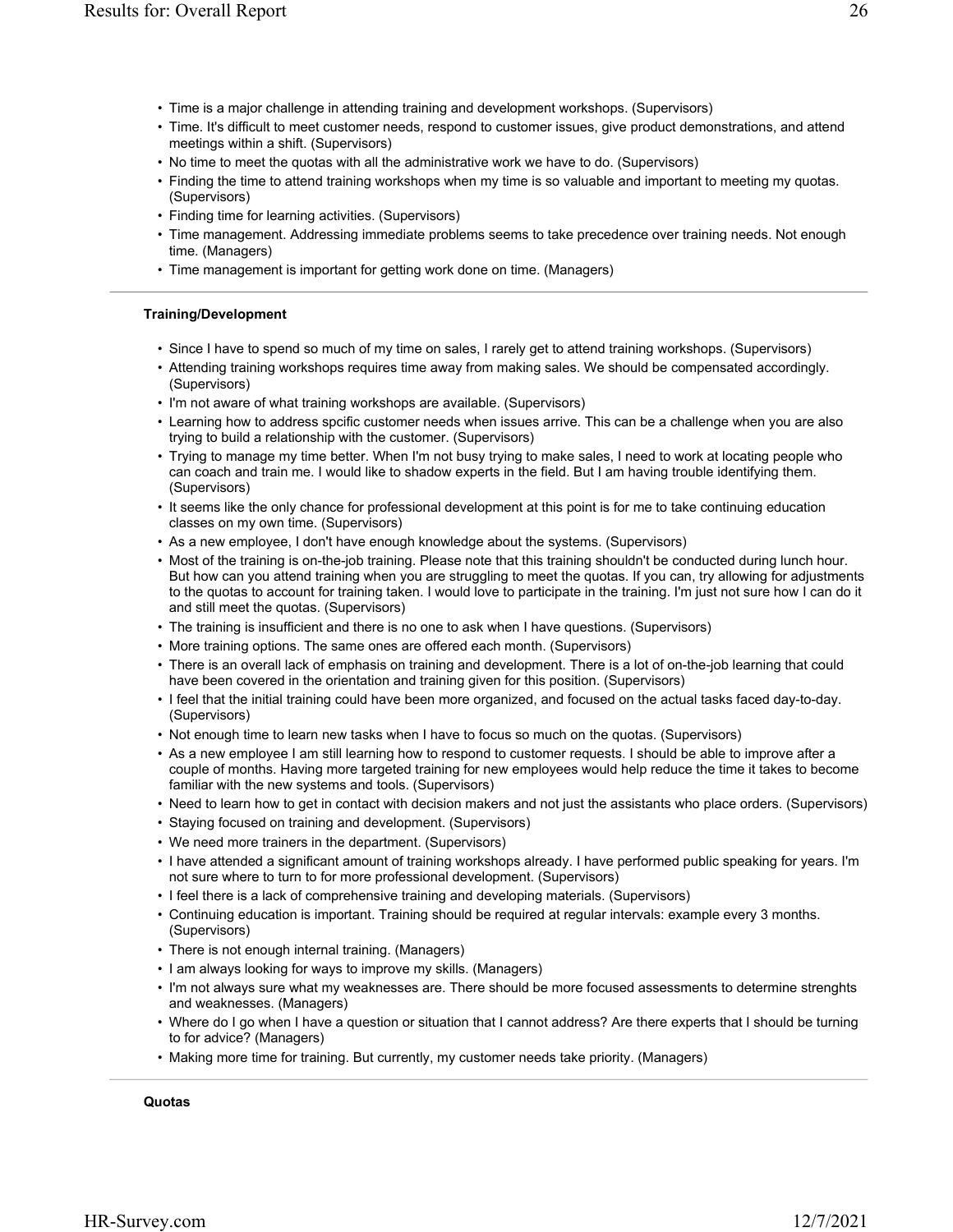- Sometimes I have to skip certain training sessions that I wish to attend because I am too far from meeting the minimum quotas. (Supervisors)
- The focus on quotas is hindering my professional development. (Supervisors)
- There is too much of a focus on quotas and meeting quotas. (Supervisors)
- I'm concerned about not being able to make it here due to customer interactions that do not meet the minimum quotas of frequency and duration. (Supervisors)
- There isn't enough time to do this. I have to meet quotas even if what I really need is the time to participate in training and development. (Supervisors)
- There is too much focus on quotas. I understand the importance of quotas but in an organization this large we need more flexibility. (Supervisors)
- Quotas are important...but so is customer satisfaction. (Supervisors)
- The only way I can control my numbers is if a large contract is approved asap. (Supervisors)
- The quotas need re-aligned. They are out of date for the current systems. (Supervisors)
- There is a constant rush to meed the quotas. (Supervisors)
- Being able to consistently exceed the quotas is impossible and leaves little time for training and development. (Supervisors)
- I think the continual focus on quotas is lowering my productivity. I need to spend more effort on customer satisfaction. (Supervisors)
- There is a lot of pressure on meeting quotas especially when there are a lot of procedural tasks to complete. (Supervisors)
- It is difficult to try learning your job while at the same time trying to meet your quota. (Supervisors)
- Constantly worrying about getting put on probation for not meeting quotas. (Supervisors)
- It would be good to not have to constantly worry about quotas and performance improvement plans. (Supervisors)

# **Workload**

- We are too busy to find to practice using the systems. (Supervisors)
- I'm just trying to complete the daily quotas. (Supervisors)
- I need to be more effective in how I use my time to complete work tasks. (Supervisors)
- Employees are being overworked with extra tasks. (Supervisors)
- I focus on developing positive relationships with customers. Training sometimes has to come second. (Supervisors)
- I have to spend more time doing administrative tasks more than ever. (Supervisors)
- I'm too busy doing administrative and procedural tasks to get the time to make customer calls. (Supervisors)
- Becoming more Skillable with repetitive tasks to complete quotas. (Supervisors)
- I rarely succeed in meeting quotas during hectic work days and the administrative aspects of the job. (Managers)

# **Process & Procedure**

- I need to stop using bad habits (Supervisors)
- I should spend more time on the processes to facilitate customer interactions. (Supervisors)
- Some information is outdated and departments are not being assessed on the same standards. (Supervisors)
- Working through the different systems, procedures, and finding the right time. (Supervisors)
- Too much procedural and administrative work. And the managers are constantly harping on our quotas. (Supervisors)
- I struggle processes and procedures needed while still trying to meet the quotas. This definately impacts my future prospects. (Supervisors)
- I would like to better be able to adress some of the administrative tasks needed. (Supervisors)
- The tools are a little difficult to use and take too long to complete simple tasks (Supervisors)

# **Culture**

- Knowing where I can turn to for help. The experienced reps are not willing to help junior reps. (Supervisors)
- There is a poor attitude in the department. (Supervisors)
- Working in my department requires a lot of "walking on egg-shells". I don't want to upset the culture. (Supervisors)
- The morale in the department is not good. (Supervisors)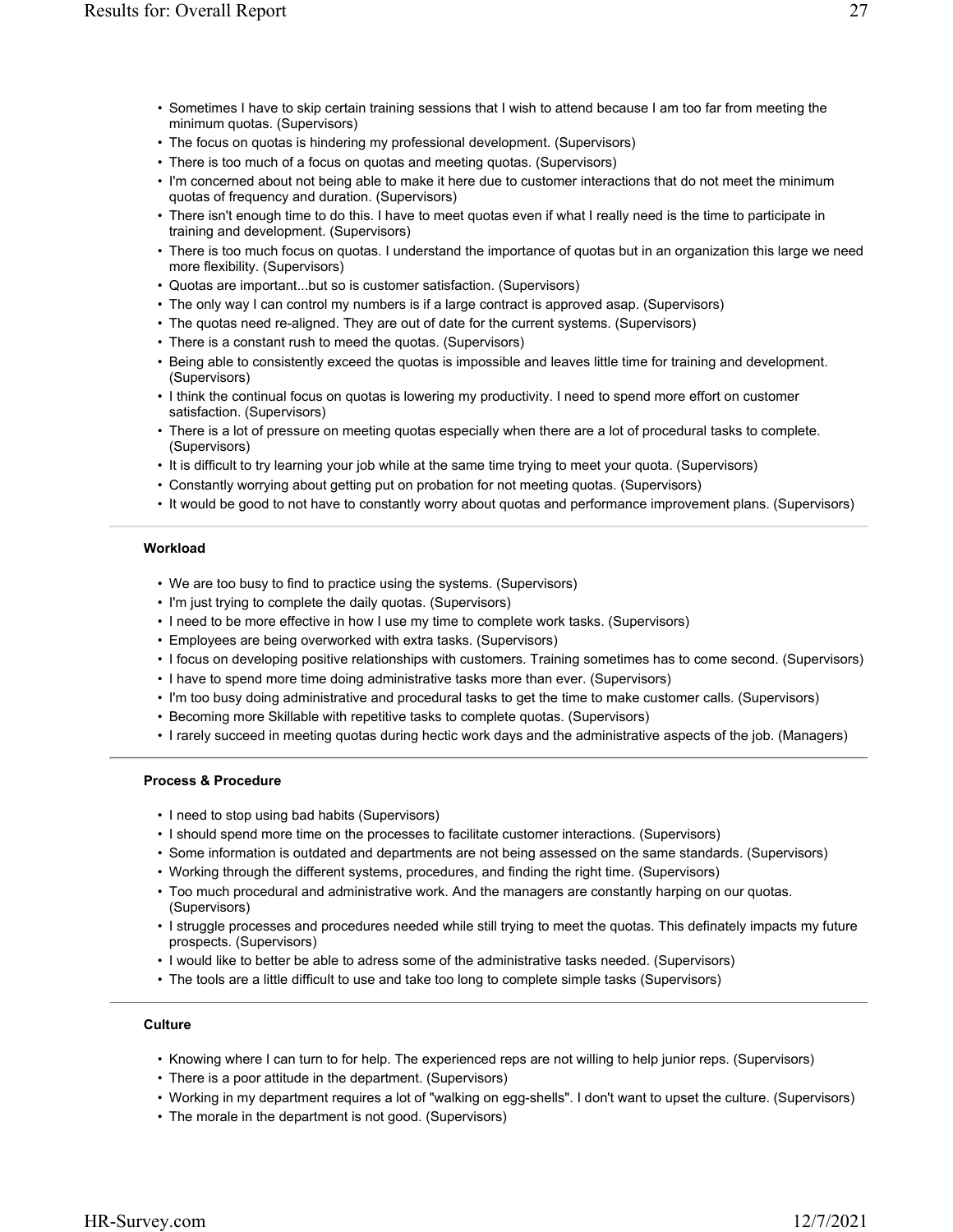- What was once a great working environment has now become a terrible one. We have challenges at all levels. (Supervisors)
- It is a challenge to stay motivated and passionate about this job. However, I think the culture is very supportive. (Supervisors)
- Sometimes I find the work ethic around me to be non-productive. (Supervisors)

#### **Customer Focus**

- Still trying to figure out how to get the customers to give me more information about who is making the decisions. The decision makers are key. (Supervisors)
- I feel am unable to meet all of my customer needs. (Supervisors)
- Spending a lot of time on procedural work takes away from customer relations. Though I try to turn this work into sales, I don't seem to be getting anywhere. (Supervisors)
- I need to increase my customer relationship skills. (Supervisors)
- Need to improve the flow of the conversations with customers. (Supervisors)
- The customer service department rarely supports my customers needs. The shipping/receiving department is overworked. (Supervisors)

#### **Promotion/Opportunities**

- I am new in this job. I am looking forward to building opportunities for my success. (Supervisors)
- Unfortunately there seems to be some degree of nepotism in the selection of individuals for promotion. (Supervisors)
- I need to expand my role and learn more about how to be successful in higher roles (Supervisors)
- Show more opportunities for promotion and a career ladder. I would like to highlight my other skills learned in previous roles. Don't just look at quotas. (Supervisors)
- Offer more training resources to enable more promotional opportunities. (Managers)

#### **Tools**

- A better understanding of the systems and how they are best used for specific scenarios. (Supervisors)
- We need access to more tools. (Supervisors)
- My problem now is not understanding how some of the systems operate. (Supervisors)
- None at this time. I just need a little more help with some of the on-line tools. (Supervisors)
- Using tools to effectively balance work and family life (Supervisors)

### **Working Environment**

- The hectic work environment makes it difficult to find time to pursue self development (Supervisors)
- It's hard trying to work in an environment that doesn't support much innovation. (Supervisors)
- Try to avoid distractions from endless meetings that can be done via email. These tasks hinder meeting our sales goals. (Supervisors)

#### **Leadership**

- My boss seems unable to assist me when I have questions about the systems. I think some additional training for the bosses would be beneficial. (Supervisors)
- I am satisfied witht he direction that the Leadership has taken in training employees. (Managers)

### **Regulatory/Compliance**

- I am currently productive and working well. My manager should allow me more freedom since I am a highperforming individual. (Supervisors)
- I don't have enough experience on the new products being offered. (Supervisors)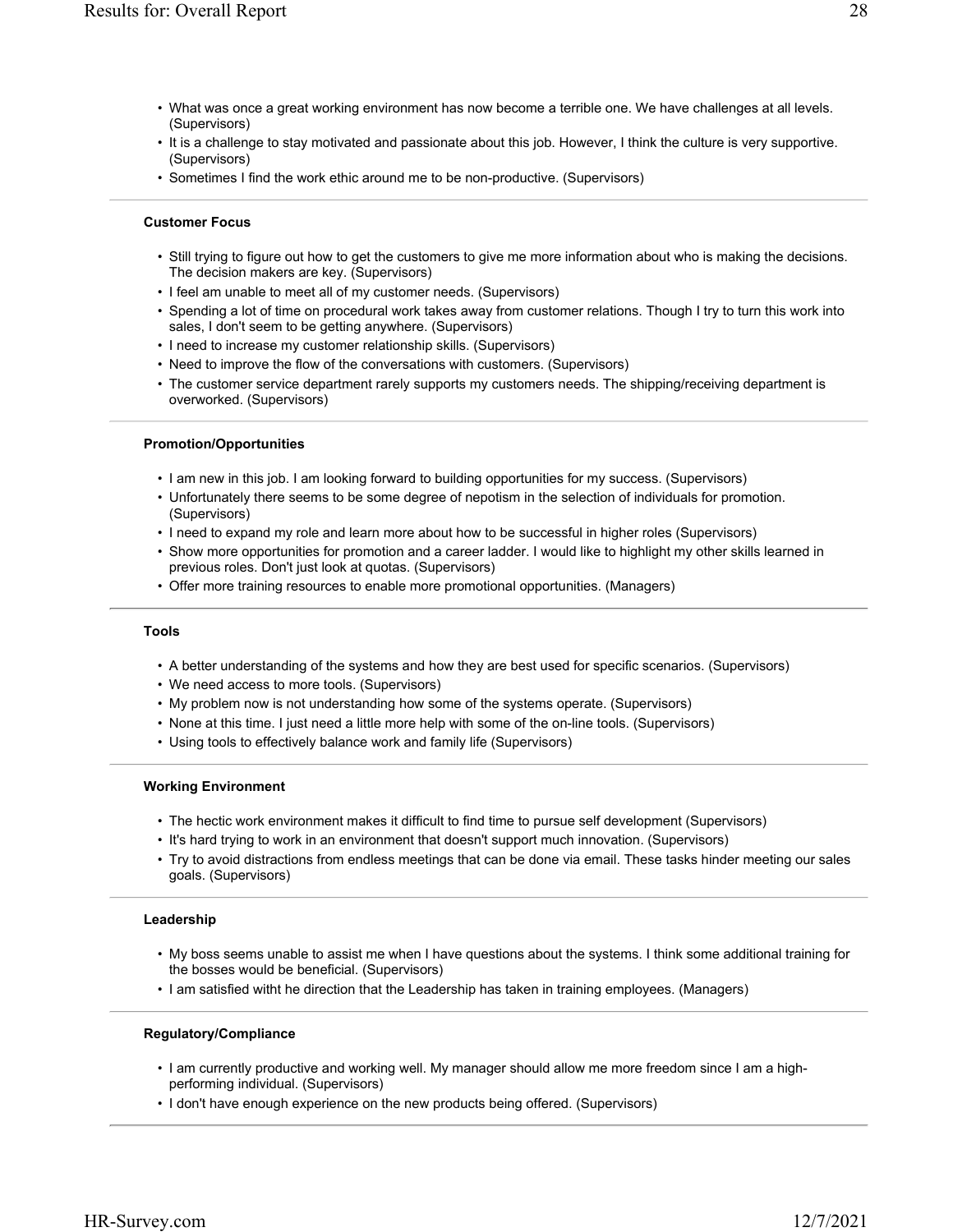#### **Communication**

• Sales reps could benefit from training in public speaking. For example, participating in a toastmasters club to provide essential communication skills. (Supervisors)

#### **Co-workers**

• When I have problems I am able to ask some of my co-workers for help. I don't know where I would be without them. (Supervisors)

### **Feedback**

• Solicit feedback and suggestions from the employees on what should be included in training. (Managers)

#### **Goals/Objectives**

• Though I regularly exceed my specified goals, I'm still worried I'm about lose my job. (Supervisors)

#### **Hiring**

• The new hire orientation training does not cover the administrative tasks we need to perform once on the job. It would have been helpful to pair us with an expert so that I could get my questions answered. (Supervisors)

#### **It is Good Now**

• I think the training offered has met my needs and I am able to attend new training workshops at my location when needed. (Supervisors)

#### **Work/Life Balance**

• I would help if I could keeping a stronger boundary between work and personal life. (Supervisors)

#### **Other Comment**

• I just started, so I don't know what challenges I'll face. (Supervisors)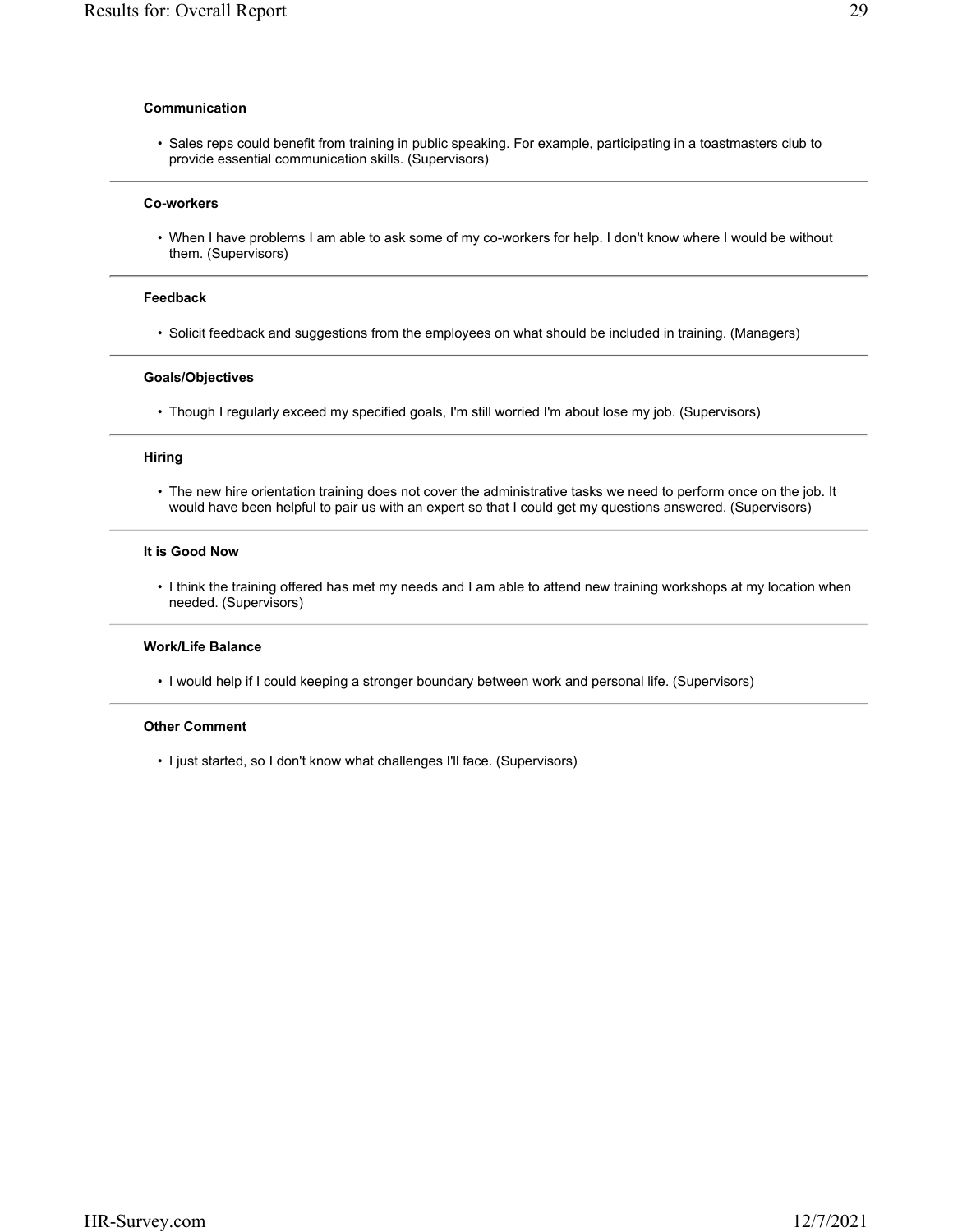# **What suggestions do you have for improving your Department's Job Skills?**

- Focus on the fundamentals. Understanding how to better meet the client's needs. (Managers)
- Better use of time and time management skills (Managers)
- Understanding changing markets (Managers)
- More relevant Sales Skills classes. Training to increase the quality of the services you offer. (Managers)
- Improve public speaking skills. It is important to learn how to speak effectively. (Managers)
- Take a time management course. Managing your day is very important. Do important tasks early in the day. (Managers)
- More experiential learning and use of resources. Try shadowing an expert for some time to learn new skills. (Managers)
- Practice, practice, practice. The more you do it the better you will become. (Managers)
- Try spacing out the calls with breaks inbetween to help recover and motivate. (Managers)
- We could use more industry specific training skills. (Managers)
- Learn how to listen better. Make sure you know what the client wants before you jump into your sales pitch. (Managers)
- Utilize sales aids such as PowerPoint presentations, effective use of spreadsheets, and promotional materials. (Managers)

# **What suggestions do you have for improving your Department's Systems skills?**

- I need to practice more using the tools to assist. (Managers)
- A better understanding of the tools. (Managers)
- Try a little re-organization. There is some duplication of efforts here. (Managers)
- New systems training. The current documentation/user guide is outdated. (Managers)
- More training on teamwork and working with other divisions. (Managers)
- More practice using the systems. (Managers)
- Try more on-line training and remote learning opportunities that can be utilized off-hours. (Managers)
- I wish my peers had the same level of knowledge about the systems as I do. (Managers)
- More training from experts. Allow for adjustments to the quotas if you are participating in training. (Managers)

# **What are the challenges that you face in developing your Department?**

- Give more challenging job experiences to utilize the training offered. Use it--or lose it. (Managers)
- Allow our team to focus more on the current task instead of fixing the work from others. (Managers)
- New hires are not fully being trained on the new systems. (Managers)
- I would like new hires to have more interpersonal skills and emotional intelligence. (Managers)
- More time! Need help with time management! (Managers)
- Try to reduce the amount of administrative tasks that are needed. I spend too much time pushing paperwork. (Managers)